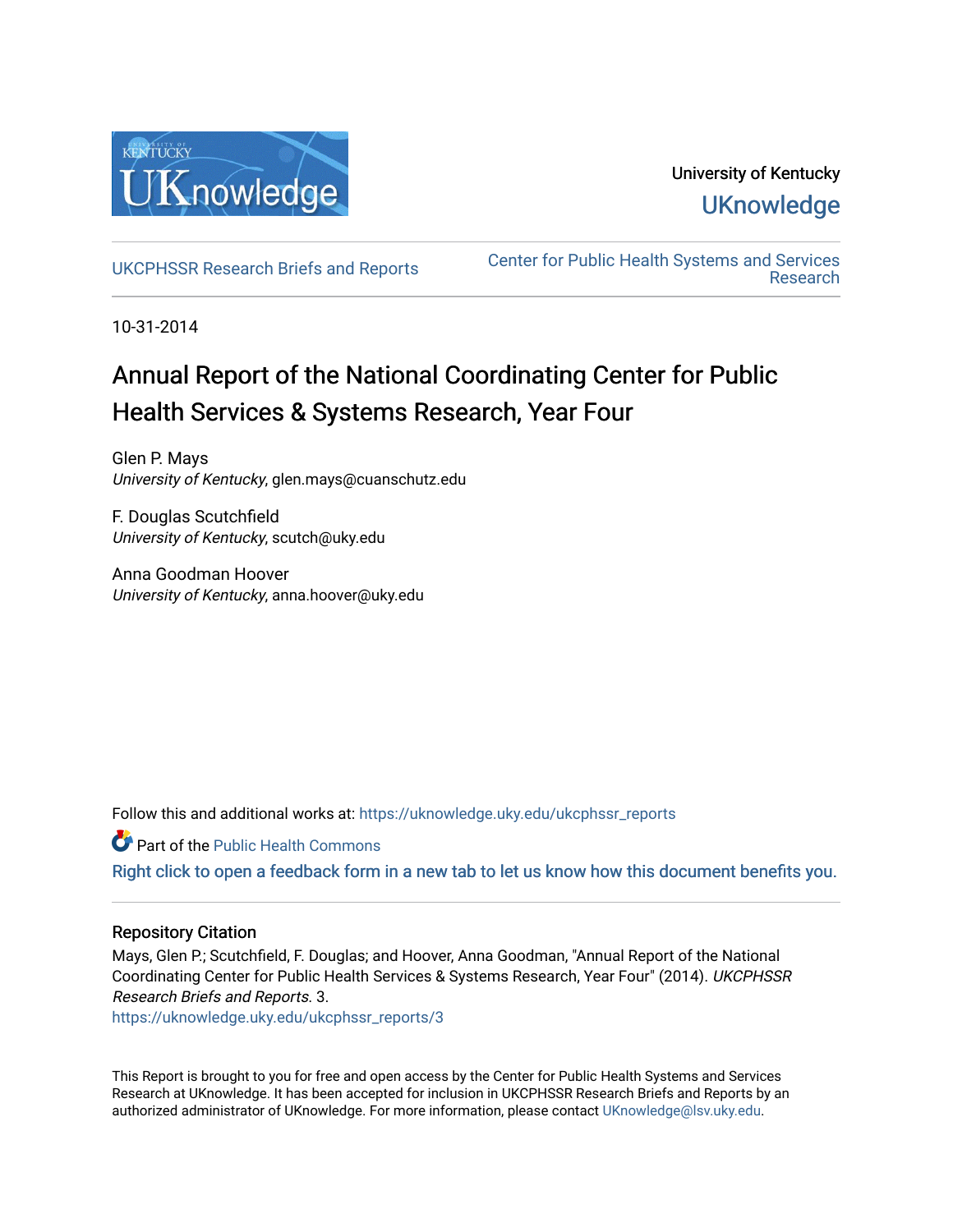

Department of Health Management and Policy 111 Washington Avenue, Suite 201 Lexington KY 40536-0003 (859) 218-2029 phone (859) 257-2821 fax *www.uky.edu/PublicHealth*

**October 31, 2014**

#### **ANNUAL NARRATIVE REPORT YEAR 4**

#### **Technical Assistance and Direction for Robert Wood Johnson Foundation National Program for Public Health Research**

**Grant ID:** 71147 **Reporting Period:** September 1, 2013 to August 31, 2014 **Total Grant Period:** September 1, 2010 to August 31, 2015 **Total Grant Amount:** \$1,686,337 **Principal Investigator:** Glen Mays, PhD, MPH (glen.mays(a) uky.edu) **Co-Principal Investigator:** F. Douglas Scutchfield, MD [\(scutch@uky.edu\)](mailto:scutch@uky.edu) **Deputy Director:** Anna G. Hoover, PhD [\(anna.hoover@uky.edu\)](mailto:anna.hoover@uky.edu)

#### **Purpose:**

The National Coordinating Center for Public Health Services and Systems Research (PHSSR), together with the Public Health Practice-Based Research Networks (PBRN) Program, works to expand the production and application of evidence on how best to organize, finance and deliver public health strategies that improve population health. The Center designs and conducts research studies, provides technical assistance and direction for other researchers across the U.S., develops methodological advances in measurement and analysis, and accelerates the translation and dissemination of research findings for policy and practice stakeholders.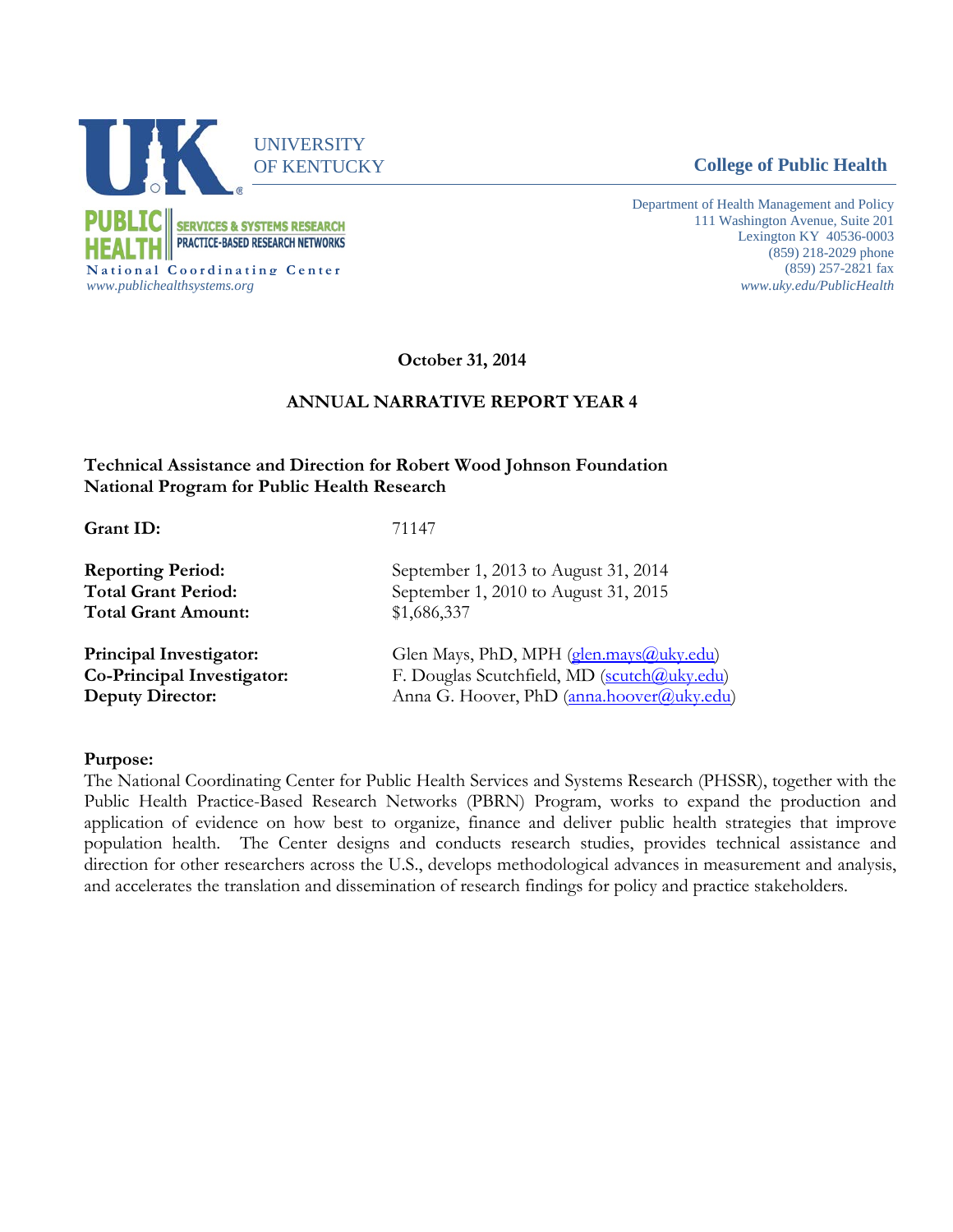

1. What did the program as a whole accomplish during this reporting period? The Center successfully integrated two previously separate RWJF national program offices—the National Coordinating Center for Public Health Services and Systems Research (PHSSR), and the Public Health Practice-Based Research Networks (PBRN) National Coordinating Center—reorganizing into three scientific and administrative cores. The Center's **Extramural Research Core** directly managed 23 new and 20 existing research projects (see Table) through: (1) **PBRN-led implementation research studies** including 6 Multi-Network Practice and Outcome Variation Examination (MPROVE) studies, 11 Public Health Delivery and Cost Studies (DACS), and 4 Dissemination and Implementation Research to Improve Value (DIRECTIVE) studies; (2) early career development support through Mentored Research Development Awards (mREADY) and the separatelyfunded Pre and Postdoctoral Scholars awards (completed project #70384, started project #71685); and (3) a separately-funded rapid response Quick Strike Research funding mechanism (#71079) targeting short-term, high-impact PBRN research opportunities. During the program year, Center staff generated 150 research products (see Addendum), while extramural grantees created another 116 research products that address key issues of Bridging Health and Health Care (51 products); Public Health Cost, Quality and Value (75 products), and *Improving Health Equity* (7 products). The Center also continued to provide scientific direction and oversight for the National Network of Public Health Institutes (NNPHI) in managing its extramural PHSSR portfolio; consulting on 29 active research awards; developing standard language and review criteria for all PHSSR solicitations; planning a master calendar for all PHSSR funding opportunities; preparing for September 2014 transfer of NNPHI's active awards management to the Center; and guiding activities for the 2014 PHS4 call for proposals (CFP) solicitation, including CFP preparation, defining the proposal review process, and selecting reviewers.

UNIVERSITY

The Center's **Intramural Research and Methodology Core** expanded activities to develop, demonstrate, and improve PHSSR's empirical methodologies, measures, and data sources, with ongoing work in four areas: (1) tracking health reform impacts on the organization, financing, and delivery of public health strategies; (2) developing and refining cost estimation methods for implementing high-value public health strategies and foundational public health capabilities; (3) developing and refining methods for measuring the delivery of public health strategies at local, state and national levels, including measures of reach, volume, intensity, quality, and equity; and (4) developing methods to link and use existing data sources to support PHSSR and PBRN studies of public health delivery. Highlights include: publications and presentations of high-profile studies using data from the 1998-2012 National Longitudinal Survey of Public Health Systems; developing and implementing a methodology for *[estimating the costs of Foundational Public Health Capabilities](http://works.bepress.com/glen_mays/128/)* as defined by the RWJF-funded Public Health Leadership Forum initiative; refining and validating *implementation* measures of public health delivery in conjunction with PBRN MPROVE and DACS research projects; and developing, linking and analyzing measures of public health spending and financing using NACCHO and ASTHO Profile survey data and U.S. Census of Governments data.

The Center's **Stakeholder Engagement and Translation Core** continued activities for four segmented stakeholder groups. Our *policy engagement and translation* activities, carried out in concert with AcademyHealth, included monthly policy translation planning calls; in-person briefings with federal policy stakeholders including the Office of Management and Budget; Congressional staff; the HHS Assistant Secretary for Planning and Evaluation (ASPE), CDC's Policy Research and Development Office (PRADO), and the Institute of Medicine's Population Health Roundtable; dissemination of research summaries at AcademyHealth's National Health Policy Conference; and policy translation capacity-building for researchers through a panel at the annual PHSSR Keeneland Conference.. Our *practice engagement and translation*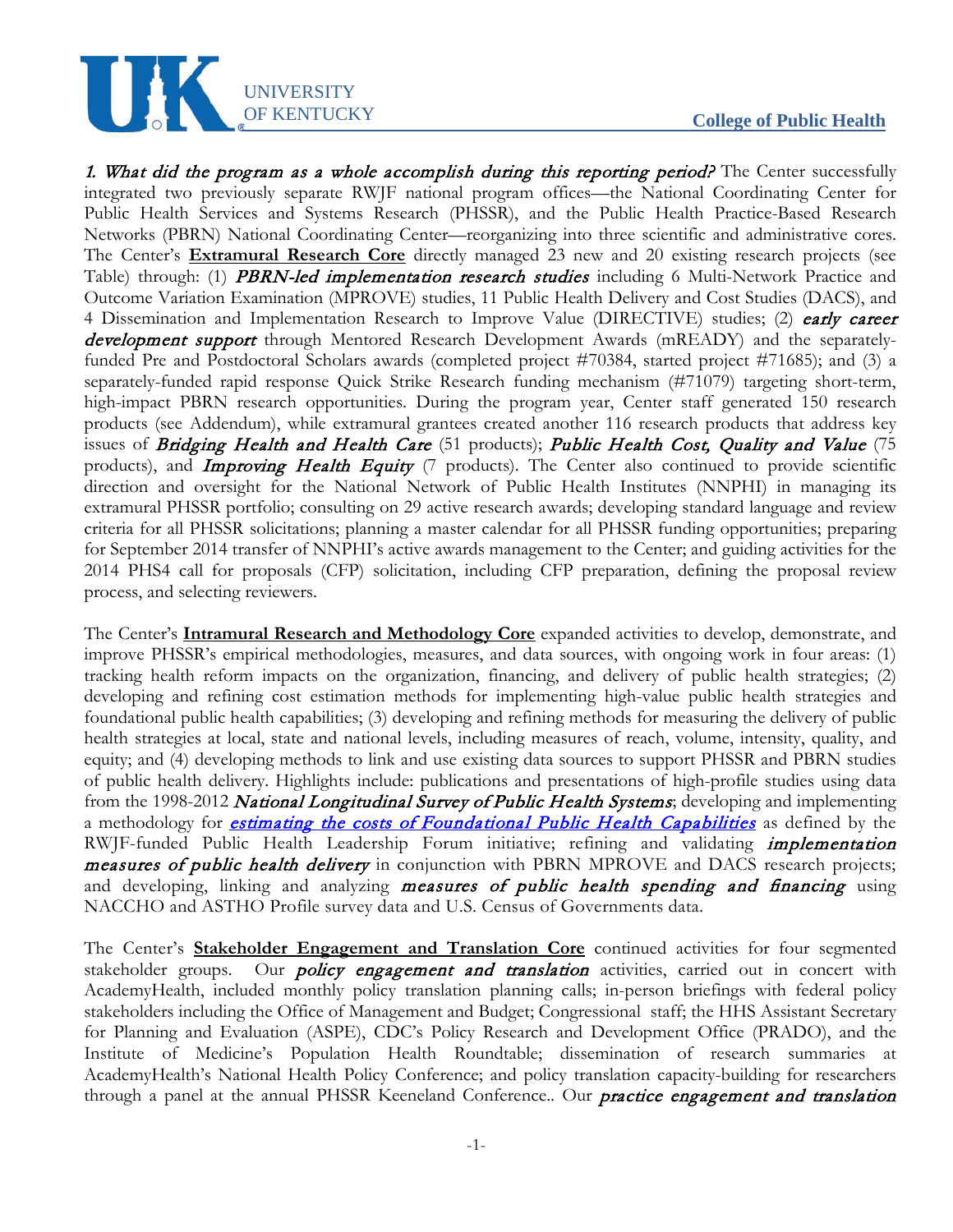

activities included: (1) monthly Public Health PBRN virtual meetings and research-in-progress reports to facilitate research cross-network translation; (2) quarterly partner and practice translation virtual meetings that include leaders from ASTHO, NACCHO, CDC, AcademyHealth, NNPHI, Public Health Foundation, the Public Health Law Research (PHLR) program, Public Health Informatics Institute, and the UCLA National Network State and Local Health Surveys; and (3) research translation presentations at national and state public health professional meetings, including the annual meetings of NACCHO, APHA, NNPHI, and AcademyHealth. Our **researcher engagement** activities included: (1) highlighting significant methods and findings and promoting researcher networking through biweekly *PHSSR Research-in-Progress* webinars, the annual PHSSR Keeneland Conference and PHSSR/PBRN Grantee Meetings; (2) exhibits and promotion of PHSSR presentations via brochures and e-blasts at such national research meetings as AcademyHealth, NACCHO, PHLR and APHA; and (3) monitoring patterns of interaction among and between PHSSR researchers, practitioners, and other stakeholders through annual social network analysis surveys. Our *dissemination and* **communication** activities included: (1) an [updated PHSSR website](http://www.uky.edu/publichealthsystems/) featuring detailed information and available products from all PHSSR and PBRN funded projects; (2) electronic dissemination vehicles to release information quickly, including targeted eblasts and the *[PHSSR & PBRN Review](http://www.uky.edu/publichealthsystems/dissemination/newsletters)* newsletter; (3) the *[Frontiers in](http://www.uky.edu/publichealthsystems/dissemination/frontiers)  [PHSSR](http://www.uky.edu/publichealthsystems/dissemination/frontiers)* peer-reviewed open-access journal with a soon-to-be-expanded promotional to publish abstracts and links to full articles in the *American Journal of Public Health (AJPH)*; (4) a special supplement issue of AJPH devoted to new PHSSR studies solicited and guest-edited by our Center (May 2015 release date); (5) *[RE-ACT](http://www.uky.edu/publichealthsystems/content/re-act-podcast-series)* podcasts supporting research-to-action practice translation of PHSSR findings; (6) Center director Glen Mays' *[Public Health Economics](http://publichealtheconomics.org/)* blog, devoted to research methods and findings related to the public health costs and value; (7) a full suite of PHSSR-dedicated social media channels, including Facebook, Twitter, LinkedIn, and YouTube. The Center also coordinated and hosted the *2014 PHSSR Keeneland Conference*, the banner dissemination event for the field, which drew 232 registered attendees for 68 scientific presentations on new research findings.

#### 2. What progress did the NPO make toward meeting the goals outlined in your proposal or work plan for this grant? If relevant, what indicators or benchmarks were used to determine your progress? The

Center successfully integrated two separate national program offices, including staffing, budgeting and programmatic activities. Support for ongoing grant projects included technical assistance and coordinating multinetwork practice-based studies to strengthen findings, elucidate variation, and maximize real-world impact. Three new funding mechanisms were launched, with the Center establishing new practices for reviewer scoring and issuing reviewer summary statements for both funded and unfunded proposals in order to build both methodological capacity and grantsmanship across the field.

3. Do you have any stories that capture the impact of the program? Intramural research presented by Program Director Glen Mays was awarded the "Best of ARM" designation at the AcademyHealth Annual Research Meeting in June 2014, adding visibility and recognition to PHSSR within the larger health services research and health policy research scientific fields. The Center also collaborated with CDC to develop the *[CDC](http://works.bepress.com/glen_mays/158/)  [Forum on Public Health Services and Systems Research and Practice](http://works.bepress.com/glen_mays/158/)*, a day-long symposium on PHSSR featuring Center leadership, current and former grantees, and RWJF vice-president Alonzo Plough. The *National [Longitudinal](http://works.bepress.com/glen_mays/33/)  Survey [of Public Health Systems](http://works.bepress.com/glen_mays/33/)* was singled out by the DHHS Assistant Secretary for Preparedness and Response as one of the few sources of evidence on changes in public health capabilities following the recession; plans for this year's iteration of the study include an expanded sample to include jurisdictions in rural areas. In addition, *[Frontiers in PHSSR](http://www.frontiersinphssr.org/)* was named in CDC's "most used by practitioners" journals when state public health chronic disease program directors named it as one of their top three journals for informing public health practice decisions.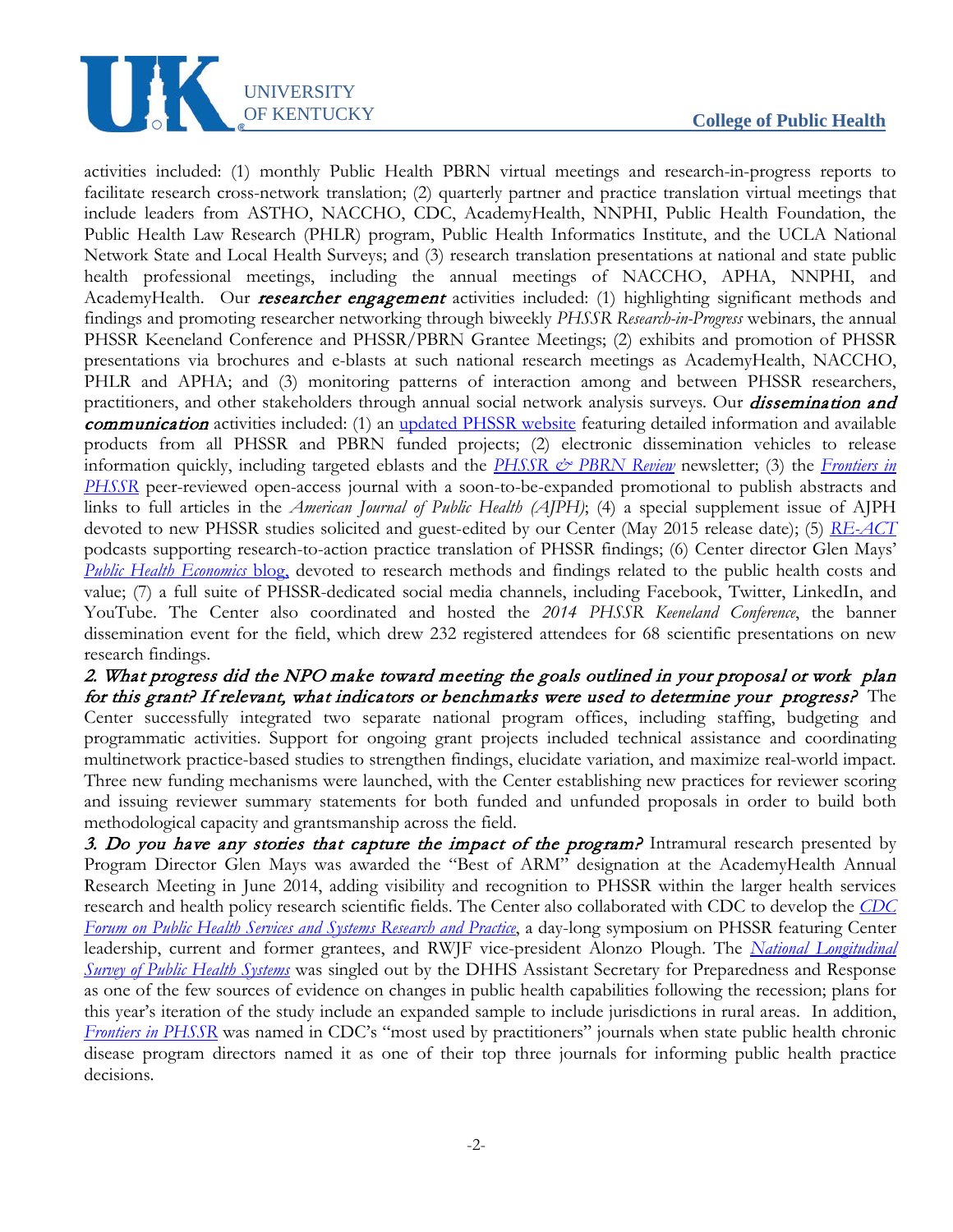# **College of Public Health**



4. Briefly describe any proposed activities that were not completed, the reasons they were not completed and your plans for carrying them out. In consultation with RWJF, our Extramural Core did not develop new funding opportunity solicitations for natural experiment studies and comparative effectiveness studies in public health settings due to the release of RWJF's new Culture of Health strategy and the desire to re-craft funding opportunities under this new strategic direction. Similarly, in consultation with RWJF our Intramural Research Core did not proceed with the planned design of a comparative, longitudinal study of public health delivery and outcomes (the "landmark" study) as recommended by RWJF's 2012 portfolio review. We are currently planning with RWJF how these types of initiatives may be re-crafted under a new authorization for PHSSR with a Culture of Health focus and lens.

5. What were the notable accomplishments of, and key challenges for, the sites/ projects/ trainees in **this reporting period?** The 43 Center-managed grantees completed more than 116 products, including 66 presentations, 25 reports and 17 peer-reviewed manuscripts submitted or published. These 116 products align remarkably well with several of RWJF's new Culture of Health focus areas: 51 addressed topics related to *Bridging Health and Health Care*; 75 products addressed *Cost, Quality and Value of Public Health*; and seven products addressed *Expanding Health Equity*. One of our mREADY awardees, Erika Martin, had notable dissemination success in her initial year of evaluating New York's open public health data strategy with a publication in *[JAMA](http://jama.jamanetwork.com/article.aspx?articleid=1883027)*. Based on the strength of our Intramural Research Core studies of ACA-related changes in public health delivery systems, we were selected to become a partner in the Brookings Institution's ACA [Implementation Research Network](http://publichealtheconomics.org/2014/10/25/learning-from-variation-in-aca-implementation/) opening expanded opportunities for policy engagement and translation.

6. Did the program overall face challenges in strategy, design or adaptation to external changes? Both extramural and intramural program priorities continue to highlight research examining public health cost and value, as policymaker demand for this information continues to grow. Current and potential roles of the public health organizations and partners for bridging prevention, promotion, and healthcare also is an increasing area of focus in light of public health and healthcare system evolution. In addition, technical assistance for continuing and new grantees has been refocused to (1) better capture the public health system as a whole rather than focusing narrowly on governmental providers of public health services, and (2) educate grantees on how to better target policymakers with findings related to public health's cost and value, as well as its bridging role with the evolving healthcare system to maximize population health benefits.

7. Are there any infrastructure issues concerning your home institution such as salary caps or other rules that have impeded your work? Early in the program year, reorganization of our college's administrative services unit caused significant delays in hiring one new staff member. This issue has since been resolved.

8. Did RWJF assist or hinder your work in any way? Foundation staff provided assistance on numerous occasions regarding transitions to the new RWJF strategy, organizational structure, and program officer. We hope to increase interaction with the Foundation's DC policy office in the coming year to identify and enhance synergies with the policy translation activities organized by AcademyHealth.

9. What, if any, partners are you working with? If you are working with partners, are the partnerships contributing to or offering challenges to the work you are doing? Through periodic strategy discussion virtual meetings, the Center works with national organizations representing providers and researchers, including leaders from ASTHO, NACCHO, CDC, AcademyHealth, NNPHI, Public Health Foundation, PHLR, Public Health Informatics Institute, and the UCLA National Network State and Local Health Surveys. Working with RESOLVE, the Center is leading a national workgroup to develop and field test a methodology for estimating costs of foundational public health services. Other collaborative activities include: (1) developing joint research activities between PBRNs and the CDC Prevention Research Centers program; (2) demonstrating the broad international relevance of practice-based PHSSR through invited presentations to the Canadian Institutes of Health Research and inquiries from Australian public health stakeholders; and (3) demonstrating the policy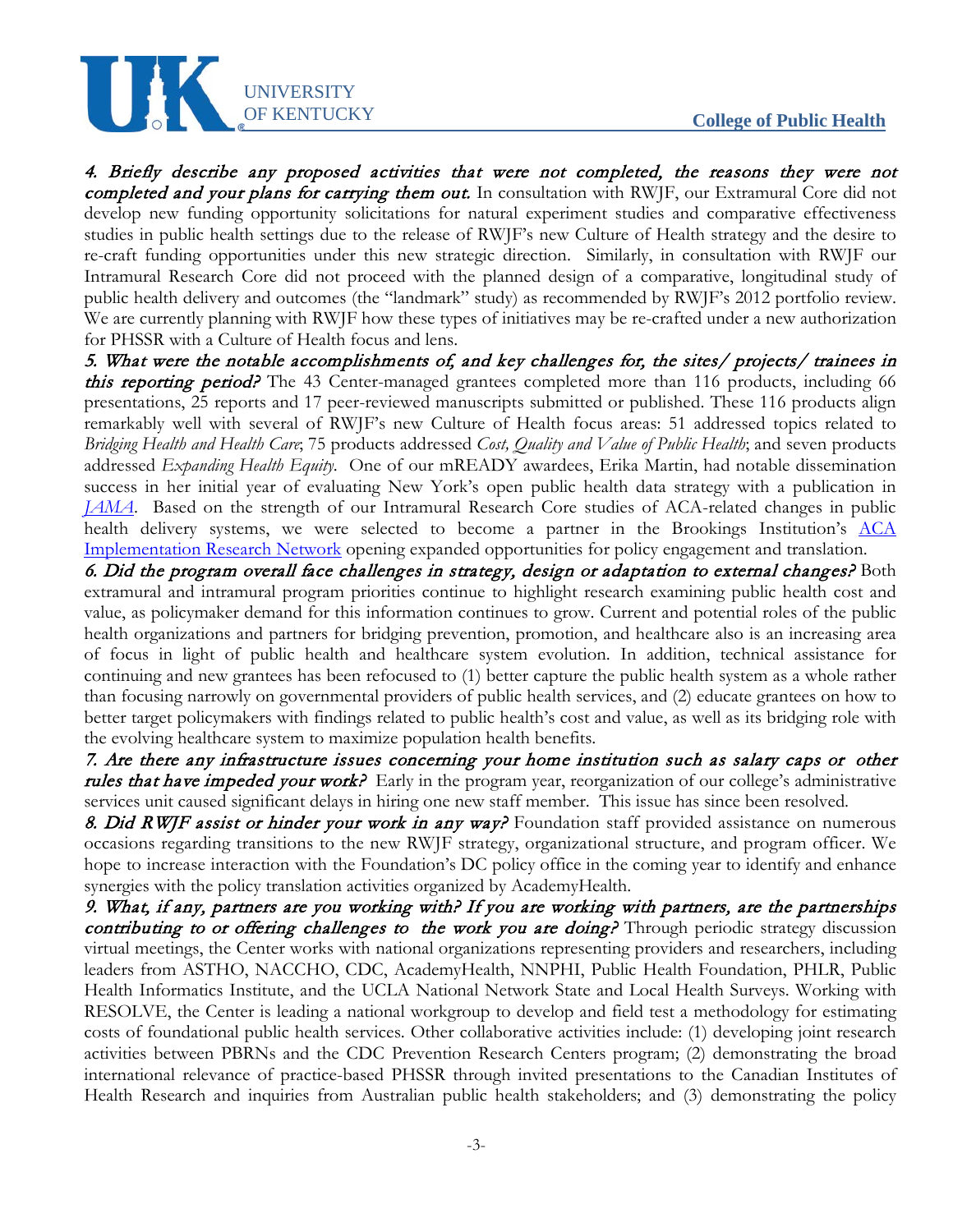

relevance of our ACA-related studies through a new partnership with Brookings Institution (see question 5). 10. Were there surprising findings or results from the work of the sites/projects/ trainees? Our new intramural research on the health and economic effects of public health spending used a novel treatment heterogeneity methodology to show that spending in low-income communities produces <u>benefits that are 20-</u> [40% larger](http://works.bepress.com/glen_mays/119/) than in other communities, providing a new empirical rationale for targeted funding models to address health disparities. Similarly, our research recently presented at AcademyHealth finds early evidence that state Medicaid expansions have the unintended effect of [crowding out spending](http://works.bepress.com/glen_mays/161/) on other public health services, potentially blunting the health and economic impact of ACA expansions. Both studies garnered considerable policy and media attention.

# 11. Is there anything else you want to tell  $RWTF$ ? Nothing further to be communicated.

- 12. Who is currently serving on your national advisory committee? Committee members are:
	- Robert Kaplan, PhD., Chief Science Officer, Agency for Healthcare Research and Quality
	- Carol Moehrle, RN, BSN, District Director of Public Health, Idaho North Central District
	- Carmen Nevarez, MD, MPH, Vice President for External Relations and Preventive Medicine Advisor, Public Health Institute
	- Steve Shortell, PhD, MBA, MPH, School of Public Health, University of California, Berkeley
	- Eduardo Sanchez, MD, MPH, Deputy Chief Medical Officer, American Heart Association National Center
	- Judy Monroe, MD, FAAFP, Director, Office for State, Tribal, Local, & Territorial Support, CDC
	- Ross Brownson, PhD, Director, Prevention Research Center in St. Louis
	- Patricia Sweeney, JD, MPH, RN, Mahoning County Public Health Commissioner, Ohio
	- Donna J. Peterson, ScD, MHS, Dean, College of Public Health, University of South Florida
	- Terry Cline, PhD, Commissioner of Health, Oklahoma State Department of Health
	- Linda DeGutis, DrPH, formerly National Center for Injury Prevention and Control, CDC
	- Joan Y. Reede, MD, MS, MPH, MBA, Dean for Diversity and Community Partnership, Harvard Medical School

13. What were the program's most effective communications and advocacy approaches? Did the **program meet its communications goals?** The **PHSSR** website was substantially revisioned in 2013-2014 for an October 2014 launch; the new site structure foregrounds research projects and their findings to ensure that policy and practice stakeholders can connect to the investigators and evidence needed to inform real-world decisions, thereby maximizing the field's public health impact. Another key communication activity is the Center-organized PHSSR [Keeneland Conference,](http://www.uky.edu/publichealthsystems/dissemination/annual-phssr-keeneland-conference) which provides findings both in-person to meeting attendees and online through archived presentations and recordings on the PHSSR website. *[Frontiers in PHSSR](http://www.uky.edu/publichealthsystems/dissemination/frontiers)* has been an extremely effective activity to communicate PHSSR research results, with 85 articles published as of August 2014; download volume tripled during this project year. Additional volume increases are expected when the *AJPH* promotional relationship launches this fall. The expanded PHSSR/PBRN Research in Progress Virtual Meeting series reached nearly 350 real-time participants this year, with archived session [recordings](http://www.uky.edu/publichealthsystems/research-progress-webinars) available online via the PHSSR website. The most effective advocacy approach was PHSSR evidence presentations by Dr. Mays and other PHSSR researchers to federal agency leaders and targeted health policy staff, as well as to congressional staff members, which were organized by AcademyHealth.

14. What products were produced during the reporting period? The addendum lists 150 Center products, including 15 articles, 2 books (doctoral dissertations), 57 communication activities including earned media, 1 education tool, 57 meetings, and 18 reports. See addendum for full list.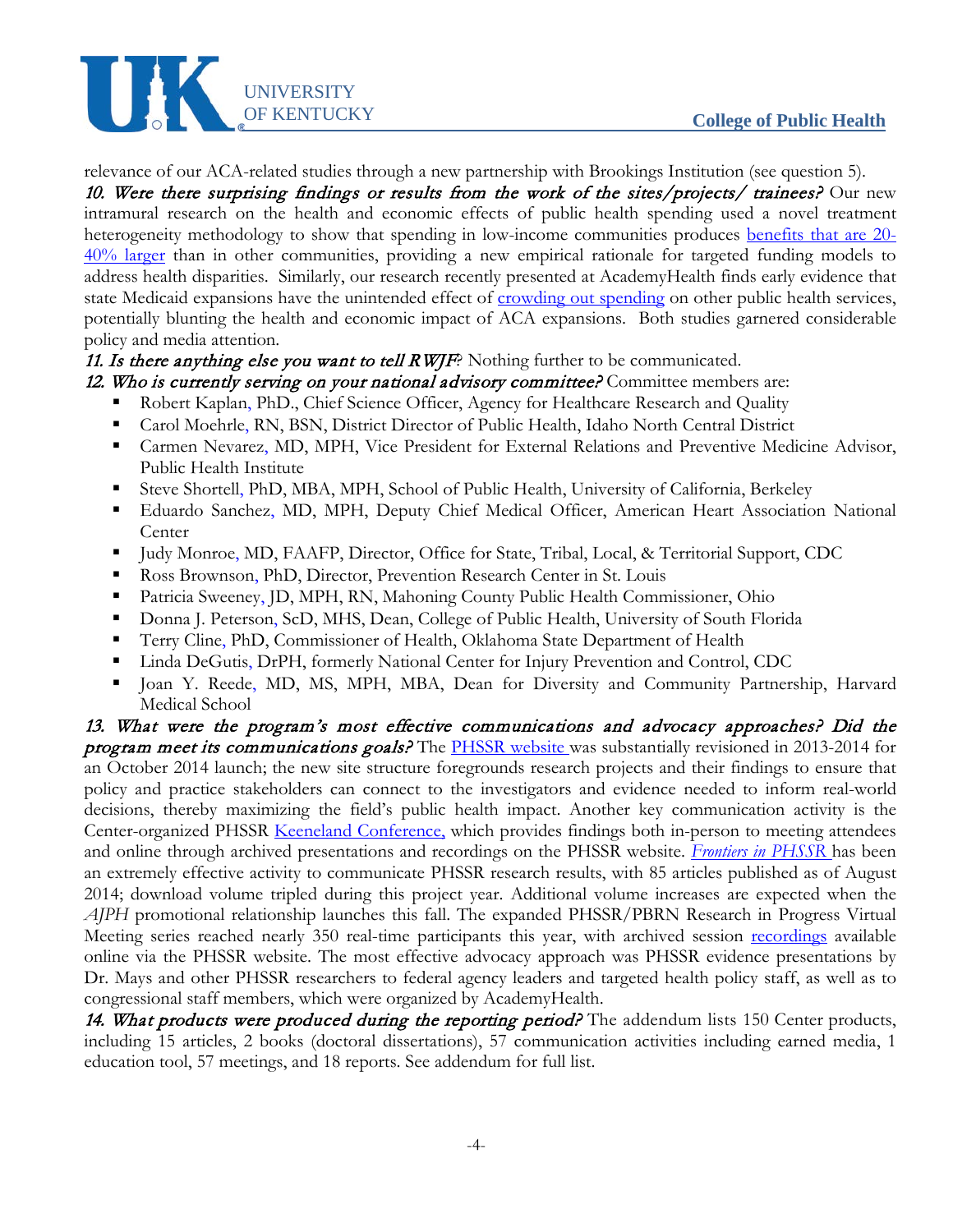

|                                             | <b>New Y4 Awards</b><br>(Sept. 2013-Aug.14) | o<br>o<br><b>Active Awards</b><br>Initiated in<br><b>Prior Years</b> | Total<br>Awards |
|---------------------------------------------|---------------------------------------------|----------------------------------------------------------------------|-----------------|
| <b>Center Managed, Career Development</b>   |                                             |                                                                      |                 |
| Pre/Postdoctoral ResearchAwards (PREPARE)** | $\theta$                                    | 10                                                                   | 10              |
| Mentored Research Development (mREADY)      | 4                                           | 4                                                                    | 8               |
| <b>Center Managed, PBRN-based</b>           |                                             |                                                                      |                 |
| Quick Strike Research Fund**                | $\overline{4}$                              | $\theta$                                                             | 4               |
| <b>DIRECTIVE</b>                            | 4                                           | $\Omega$                                                             | 4               |
| <b>DACS</b>                                 | 11                                          | $\theta$                                                             | 11              |
| <b>MPROVE</b>                               | $\theta$                                    | 6                                                                    | 6               |
| Subtotal, Center Managed                    | 23                                          | 20                                                                   | 43              |
| NNPHI Managed, Investigator-Initiated       |                                             |                                                                      |                 |
| PHS <sub>2</sub>                            | $\theta$                                    | 11                                                                   | 11              |
| PHS Natural Experiments                     | $\Omega$                                    | 7                                                                    | 7               |
| PHS <sub>3</sub>                            | 11                                          | $\theta$                                                             | 11              |
| Subtotal, NNPHI Managed                     | 11                                          | 18                                                                   | 29              |
| Total, All PHSSR Projects                   | 34                                          | 38                                                                   | 72              |

# **Table 1. Number of PHSSR Awards and Subawards Active During Program Year 4**

\*Management/funds for subawards (ID#70384) \*\*Management/funds for subawards (ID #71079)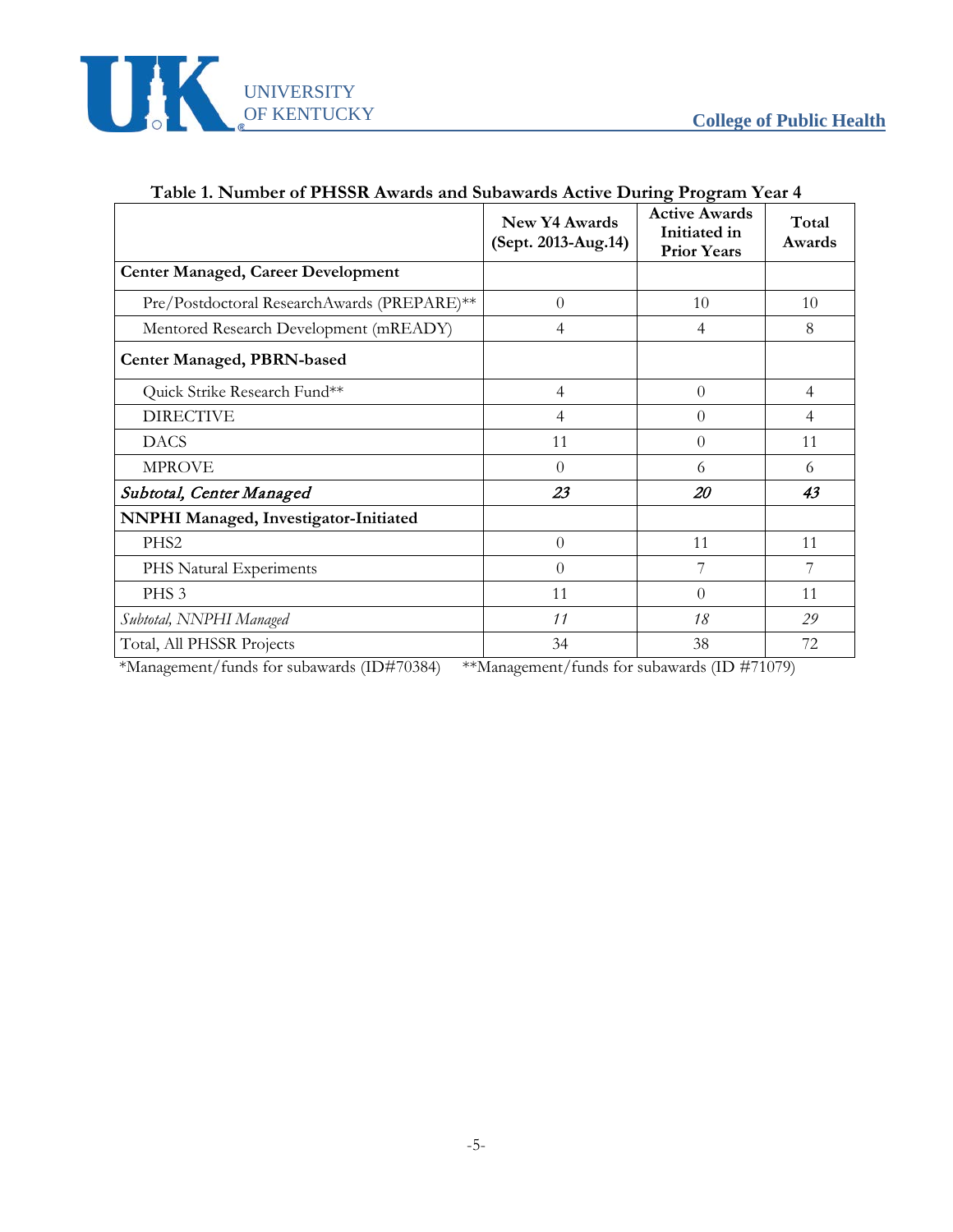

**College of Public Health** 

Department of Health Management and Policy 111 Washington Avenue, Suite 201 Lexington KY 40536-0003 (859) 218-2029 phone (859) 257-2821 fax *www.uky.edu/PublicHealth*

**October 31, 2014**

#### **ADDENDUM – PRODUCTS LIST**

# **ANNUAL NARRATIVE REPORT YEAR 4**

**Technical Assistance and Direction for Robert Wood Johnson Foundation National Program for Public Health Research**

**Grant ID:** 71147

# **Table of Contents**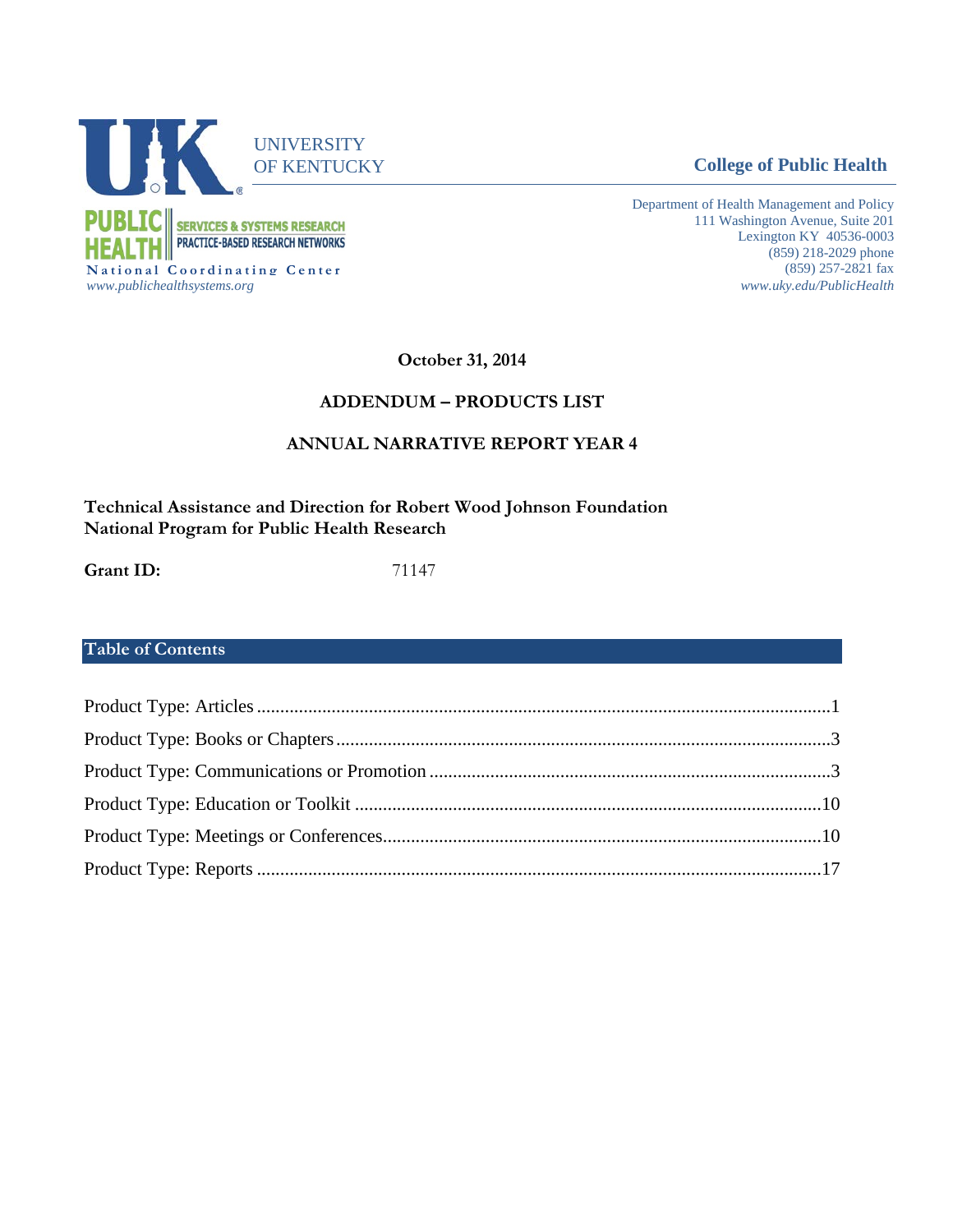

#### <span id="page-8-0"></span>**Product Type: Articles**

#### 71147GParticle\_01

Glen P. Mays. "Untangling desirable and undesirable variation in public health practice: accreditation and research working together" *Journal of Public Health Management and Practice* 20.1 (2014): 49-51.

#### 71147GParticle\_02

Glen P. Mays. "Governmental Public Health and the Economics of Adaptation to Population Health" *Institute of Medicine Roundtable on Population Health Improvement Discussion Paper* 1.1 (2014): 1-8.

#### 71147GParticle\_03

Michael A. Preston, Glen P. Mays, Resa D. Jones, Sharla A. Smith, Chara N. Stewart, and Ronda S. Henry-Tillman. "Reducing Cancer Disparities through Community Engagement in Policy Development: The Role of Cancer Councils" *Journal of Health Care for the Poor and Underserved* 25.1 (Suppl) (2014): 139-150.

#### 71147GParticle\_04

Mary V. Davis, Glen P. Mays, James Bellamy, Christine A. Bevc, and Cammie Marti. "Improving public health preparedness capacity measurement: development of the local health department preparedness capacities assessment survey" *Disaster Medicine and Public Health Preparedness* 7.6 (2014): 578-584.

#### 71147GParticle\_05

Anna Goodman Hoover. "Commentary: Changing the Channel: Public Health Communication in the 21st Century" *Frontiers in Public Health Services and Systems Research* 2.1 (2013). Available at: [http://works.bepress.com/anna\\_hoover/1](http://works.bepress.com/anna_hoover/1)

#### 71147GParticle\_06

Scutchfield, F. Douglas MD; Mays, Glen; and Wallace, Marylou (2013) "Commentary: The Road to Quality in Public Health, a Long but Important Journey," *Frontiers in Public Health Services and Systems Research*: Vol. 2: No. 6, Article 1.

Available at:<http://uknowledge.uky.edu/frontiersinphssr/vol2/iss6/1>

#### 71147GParticle\_07

Scutchfield, F. Douglas MD and Wallace, Marylou (2013) "Commentary: Moving Beyond the Numbers, Effectively Using Research to Influence Policy," *Frontiers in Public Health Services and Systems Research*: Vol. 2: No. 7, Article 1.

Available at:<http://uknowledge.uky.edu/frontiersinphssr/vol2/iss7/1>

#### 71147GParticle\_08

Knight, Margaret A.; Kershenbaum, Anne D.; Buchanan, Martha; Ridley, Janet; and Erwin, Paul C. (2014) "The Effects of the State of Tennessee Immunization Policy Change of 2011 - 2012 on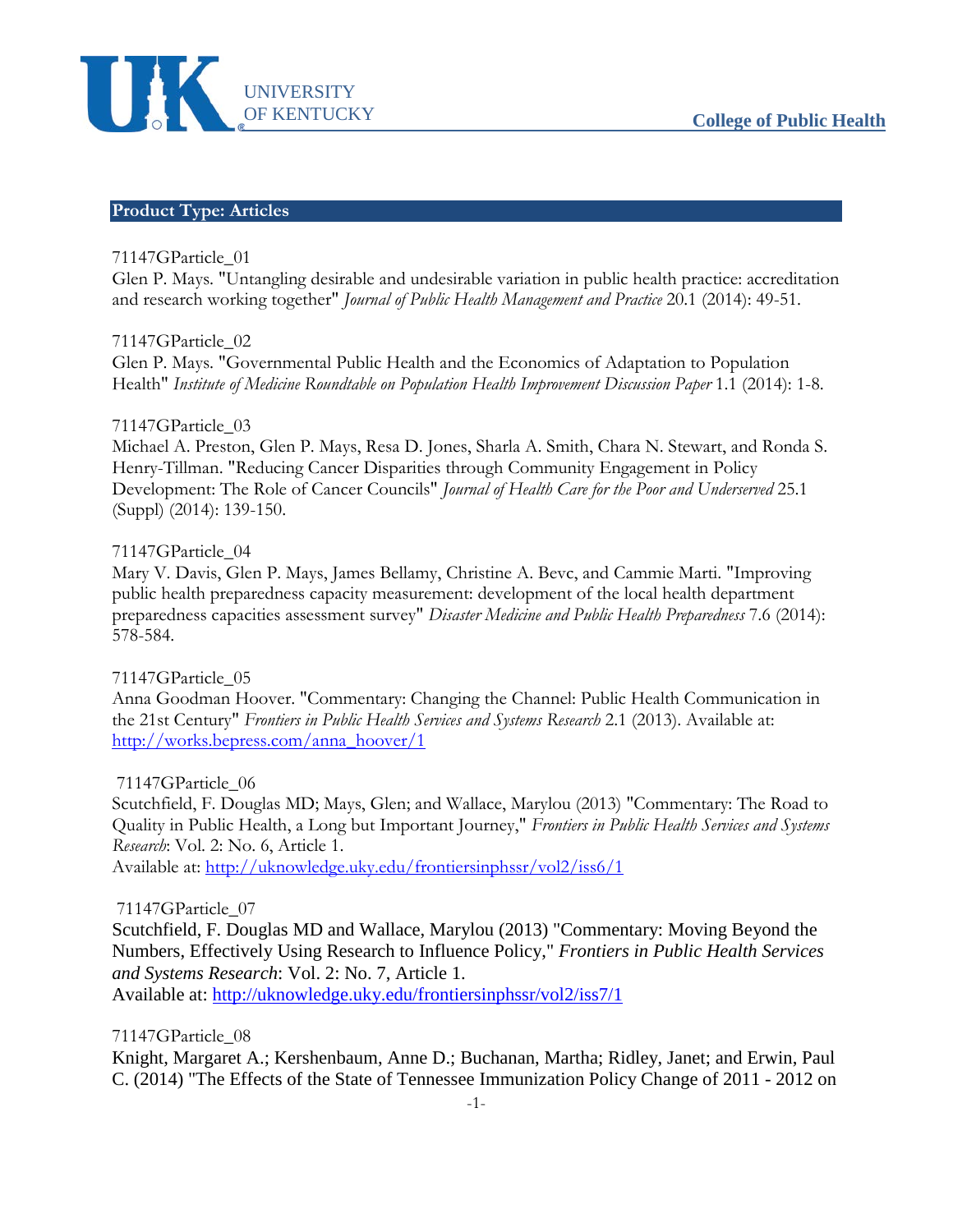

Vaccination Uptake in East Tennessee," *Frontiers in Public Health Services and Systems Research*: Vol. 3: No. 1, Article 4. Available at:<http://uknowledge.uky.edu/frontiersinphssr/vol3/iss1/4>

71147GParticle\_09

Erwin, Paul C. (2014) "Editorial Comment: Differences in Definitions of EBPH and Evidence: Implications for Communication with Practitioners," *Frontiers in Public Health Services and Systems Research*: Vol. 3: No. 2, Article 2. Available at: <http://uknowledge.uky.edu/frontiersinphssr/vol3/iss2/2>

71147GParticle\_10

Knight, Margaret A.; Kershenbaum, Anne D.; Buchanan, Martha; Ridley, Janet; and Erwin, Paul C. (2014) "The Effects of the Changes in Section 317 Rules for Administration of Federally Purchased Vaccines," *Frontiers in Public Health Services and Systems Research*: Vol. 3: No. 2, Article 7. Available at:<http://uknowledge.uky.edu/frontiersinphssr/vol3/iss2/7>

71147GParticle\_11

Barnes, Priscilla A.; Erwin, Paul C.; and Moonesinghe, Ramal (2014) "Measures of Highly Functioning Health Coalitions: Corollaries for an Effective Public Health System," *Frontiers in Public Health Services and Systems Research*: Vol. 3: No. 3, Article 1. Available at:<http://uknowledge.uky.edu/frontiersinphssr/vol3/iss3/1>

71147GParticle\_12

Reis, Rodrigo S.; Duggan, Kathleen; Allen, Peg; Stamatakis, Katherine A.; Erwin, Paul C.; and Brownson, Ross C. (2014) "Developing a Tool to Assess Administrative Evidence-Based Practices in Local Health Departments," *Frontiers in Public Health Services and Systems Research*: Vol. 3: No. 3, Article 2.

Available at:<http://uknowledge.uky.edu/frontiersinphssr/vol3/iss3/2>

71147GParticle\_13

Harris AL, Scutchfield FD, Heise G, Ingram R[C.The Relationship Between Local Public Health](http://www.ncbi.nlm.nih.gov/pubmed/24435012)  [Agency Administrative Variables and County Health Status Rankings in Kentucky.](http://www.ncbi.nlm.nih.gov/pubmed/24435012) *Journal of Public Health Management and Practice*. 20.4 (2014): 378-383.

71147GParticle\_14

Scutchfield FD, Ingram RC. Public Health Systems and Services Research: Building the Evidence Base to Improve Public Health Practice. *Public Health Reviews*. 2013;35: epub ahead of print.<http://www.publichealthreviews.eu/show/a/126>

71147GParticle\_15

Paul C Erwin, Gulzar H Shah, and Glen P Mays. [Local health departments and the 2008](http://www.ncbi.nlm.nih.gov/pubmed/24842732)  [recession: characteristics of resiliency.](http://www.ncbi.nlm.nih.gov/pubmed/24842732) *American Journal of Preventive Medicine* 46.6 (2014): 559-68. PMID: 24842732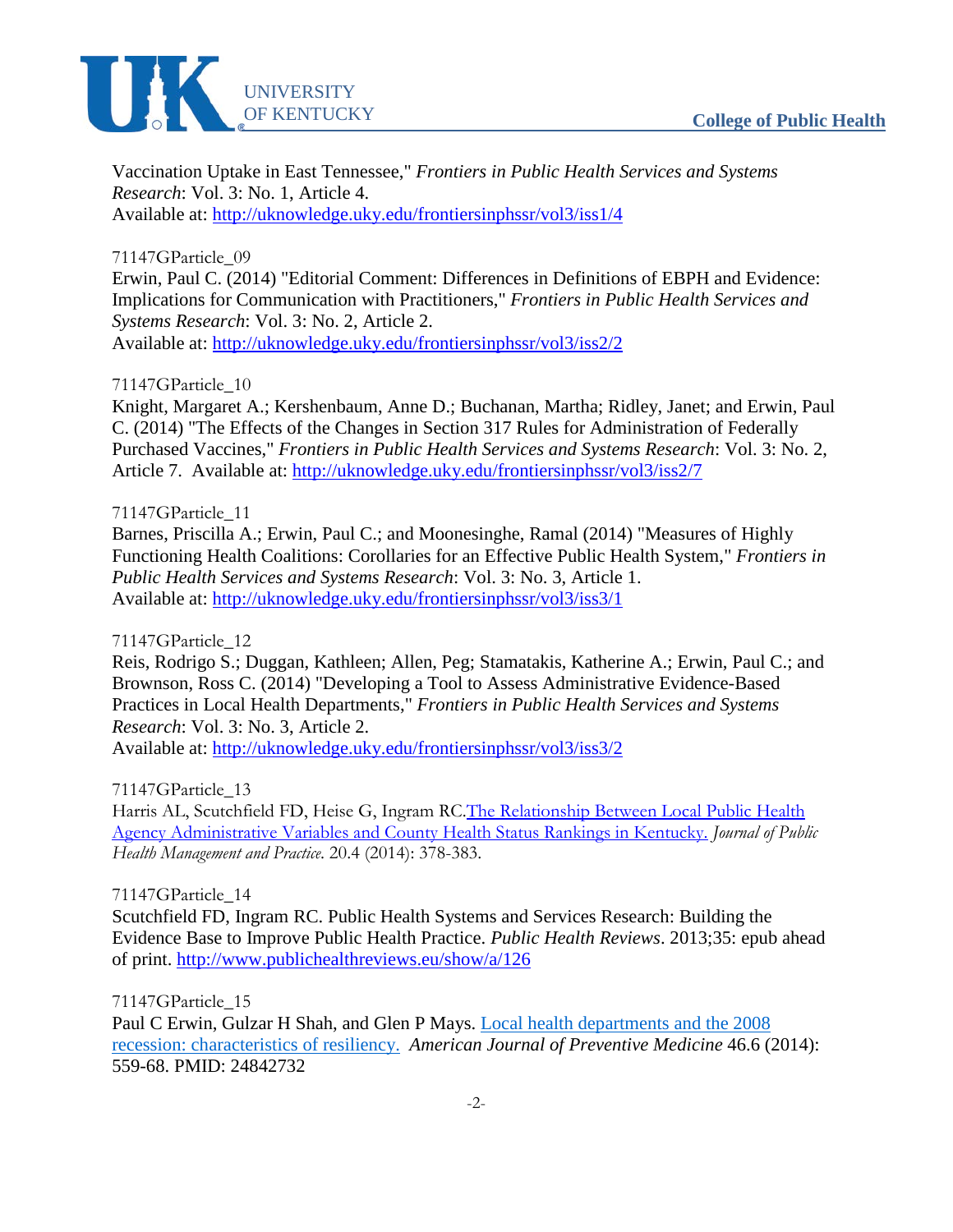

#### <span id="page-10-0"></span>**Product Type: Books or Chapters**

#### 71147GPbook\_01

"Examining the Relationship Between Public Health Delivery System Structures and Local Health Department Efficiency." A Capstone project submitted in partial fulfilment of the requirements for the degree of Doctor of Public Health in the College of Public Health at the University of Kentucky by Rachel A. Hogg, Lexington, KY 2014

#### 71147GPbook\_02

"Boards of Health and the American Public Health System". A Capstone project submitted in partial fulfilment of the requirements for the degree of Doctor of Public Health in the College of Public Health at the University of Kentucky by Elizabeth A. Harper, Lexington, KY 2014

# <span id="page-10-1"></span>**Product Type: Communications or Promotion**

#### 71147GPcomm\_01

"RE-ACT: Disparities in Access to Public Water and Sewer Service in North Carolina-Interview with Dr. Jacqueline MacDonald Gibson," hosted by Dr. Paul Halverson. RE-ACT, the Research-to-Action in Public Health Delivery podcast, supports evidence-based practice for public health agencies. Episodes include interviews with key figures in PHSSR, as well as discussions of research in progress and emerging Public Health PBRN study findings. Aired April 2014. Available at: <http://www.publichealthsystems.org/content/re-act-podcast-series>

#### 71147GPcomm\_02

Public Health Economics. Research on the Value of Public Health Policy and Practice. Glen P Mays. "No Recovery Yet in Public Health Spending." Posted January 9, 2014. <http://publichealtheconomics.org/>

#### 71147GPcomm\_03

Public Health Economics. Research on the Value of Public Health Policy and Practice. Glen P Mays. "Research and Public Health Innovation." Posted January 23, 2014. <http://publichealtheconomics.org/>

#### 71147GPcomm\_04

Public Health Economics. Research on the Value of Public Health Policy and Practice. Glen P Mays. "Failure to Connect: Intergovernmental Information Flow and the Public's Health." Posted January 31, 2014.<http://publichealtheconomics.org/>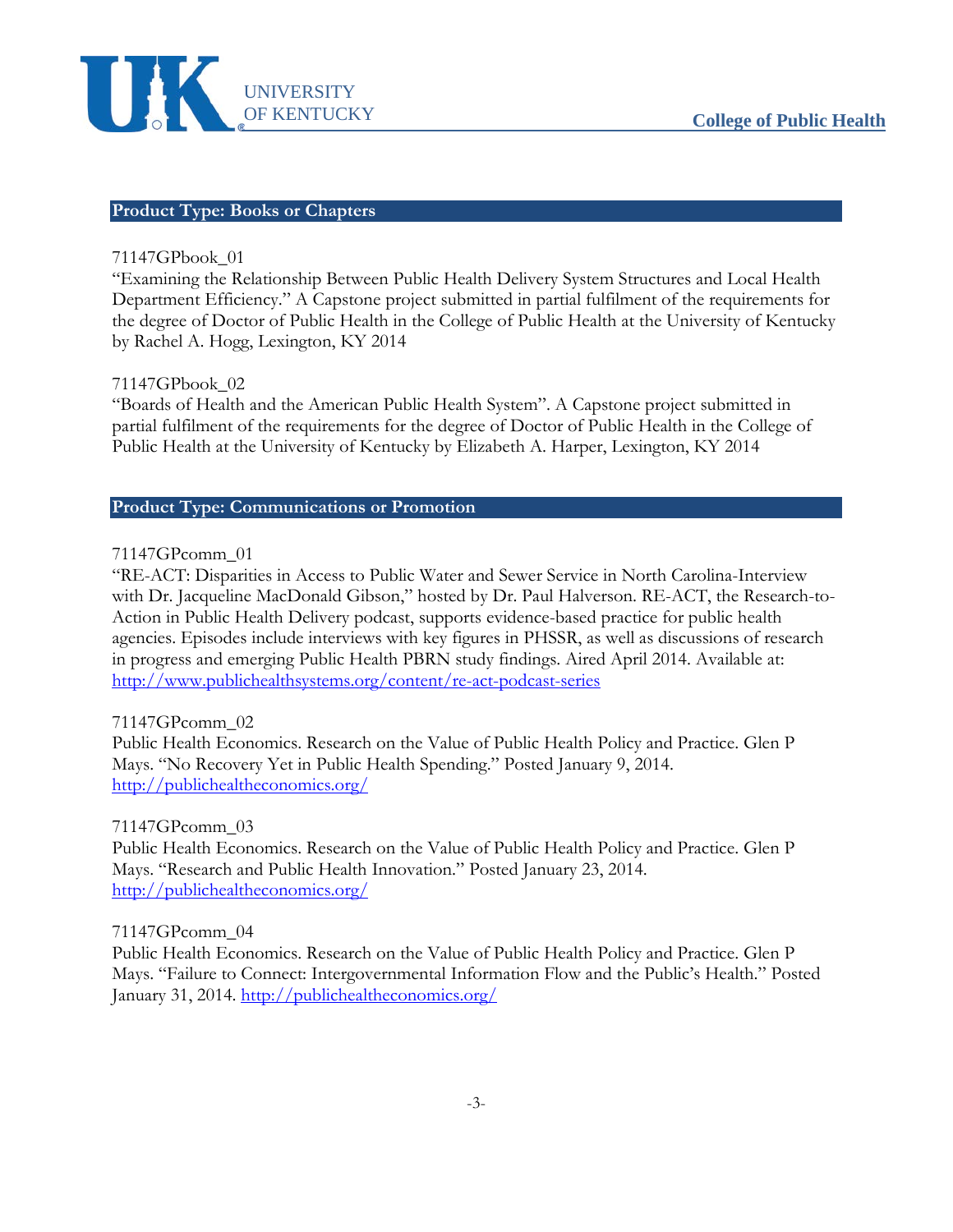

# 71147GPcomm\_05

Public Health Economics. Research on the Value of Public Health Policy and Practice. Glen P Mays. "Understanding the Joint Production of Public Health and Personal Health Services." Posted February 7, 2014.<http://publichealtheconomics.org/>

# 71147GPcomm\_06

Public Health Economics. Research on the Value of Public Health Policy and Practice. Glen P Mays. "Are Public Health Strategies Responsible for the Dip in Childhood Obesity?" Posted February 27, 2014.<http://publichealtheconomics.org/>

# 71147GPcomm\_07

Public Health Economics. Research on the Value of Public Health Policy and Practice. Glen P Mays. "Governmental Authority and Collective Actions to Improve Population Health." Posted March 11, 2014.<http://publichealtheconomics.org/>

# 71147GPcomm\_08

Public Health Economics. Research on the Value of Public Health Policy and Practice. Glen P Mays. "Public Health Stimulus Spending and Healthcare Associated Infections." Posted March 21, 2014.<http://publichealtheconomics.org/>

#### 71147GPcomm\_09

Public Health Economics. Research on the Value of Public Health Policy and Practice. Glen P Mays. "Publishing and Funding Research on Public Health Economics." Posted March 28, 2014. <http://publichealtheconomics.org/>

#### 71147GPcomm\_10

Public Health Economics. Research on the Value of Public Health Policy and Practice. Glen P Mays. "How Did Massachusets' Health Reform Reduce Mortality?" Posted May 6, 2014. <http://publichealtheconomics.org/>

#### 71147GPcomm\_11

Public Health Economics. Research on the Value of Public Health Policy and Practice. Glen P Mays. "Murky Data Undercut the 'Underfunding' Argument in Public Health." Posted May 12, 2014.<http://publichealtheconomics.org/>

#### 71147GPcomm\_12

Public Health Economics. Research on the Value of Public Health Policy and Practice. Glen P Mays. "Costs, Collective Actions and Crowd-Out in Public Health ." Posted June 12, 2014. <http://publichealtheconomics.org/>

#### 71147GPcomm\_13

Public Health Economics. Research on the Value of Public Health Policy and Practice. Glen P Mays. "The Comparative Effectiveness of Preparedness." Posted June 20, 2014. <http://publichealtheconomics.org/>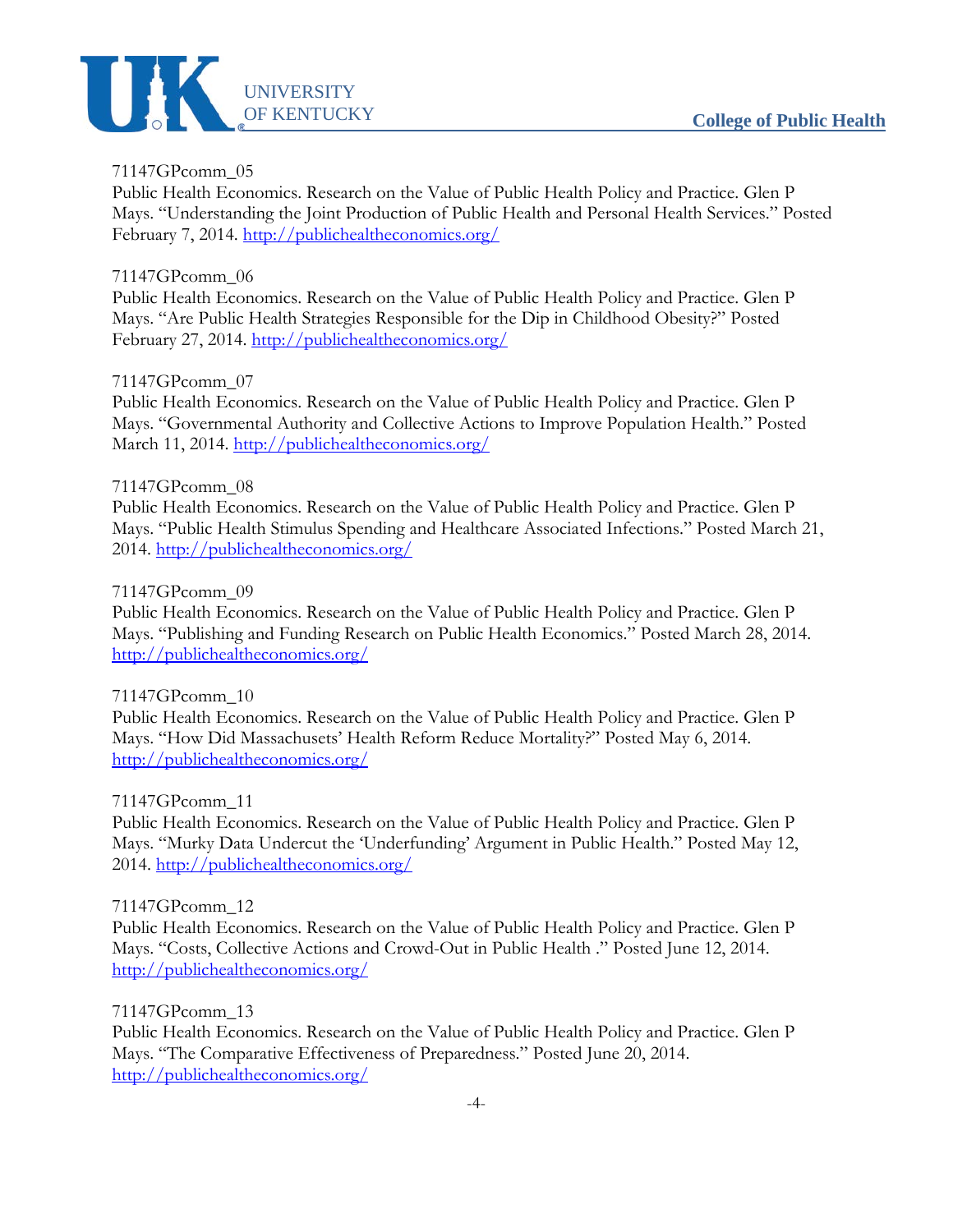

#### 71147GPcomm\_14

Public Health Economics. Research on the Value of Public Health Policy and Practice. Glen P Mays. "Better Living through Chemicals? Addressing Substitution Effects in Medicine and Public Health." Posted June 27, 2014.<http://publichealtheconomics.org/>

#### 71147GPcomm\_15

Public Health Economics. Research on the Value of Public Health Policy and Practice. Glen P Mays. "Expanding Experiments in Public Health Delivery Systems." Posted July 31, 2014. <http://publichealtheconomics.org/>

#### 71147GPcomm\_16

AcademyHealth Blog. Glen P Mays. "Improving Public Health Through Better Use of Data." Posted August 6, 2014. Retrieved from [http://blog.academyhealth.org/improving-public-health](http://blog.academyhealth.org/improving-public-health-through-better-use-of-data/)[through-better-use-of-data/](http://blog.academyhealth.org/improving-public-health-through-better-use-of-data/)

#### 71147GPcomm\_17

[www.publichealthsystems.org.](http://www.publichealthsystems.org/) Re-designed Website created to facilitate public access to information about Pubic Health Services and Systems Research. Lexington, KY: National Coordinating Center for PHSSR and Public Health Practice-Based Research Networks National Coordinating Center at the University of Kentucky.

#### 71147GPcomm\_18

*Perspectives, PHSSR & PBRN Review, Volume 1, Issue 3*. Lexington, KY: National Coordinating Center for Public Health Services and Systems Research and Practice-Based Research Networks. December 2013. Available at: [http://www.publichealthsystems.org/phssr-pbrn-review-archives-2013/](http://www.publichealthsystems.org/phssr-pbrn-review-archives-2013)

#### 71147GPcomm\_19

*Perspectives, PHSSR & PBRN Review, Volume 3, Issue 1*. Lexington, KY: National Coordinating Center for Public Health Services and Systems Research and Practice-Based Research Networks. February 2014. Available at:<http://www.publichealthsystems.org/phssr-pbrn-review-archives-2014>

#### 71147GPcomm\_20

*Perspectives, PHSSR & PBRN Review, Volume 3, Issue 2*. Lexington, KY: National Coordinating Center for Public Health Services and Systems Research and Practice-Based Research Networks. May 2014. Available at:<http://www.publichealthsystems.org/phssr-pbrn-review-archives-2014>

#### 71147GPcomm\_21

Public Health Services and Systems Research & Practice-Based Research Networks. List of Presentations for 2014 AcademyHealth Annual Research Meeting and PHSR Interest Group Meeting Session. June 2014. [http://www.publichealthsystems.org/dissemination/events/meeting](http://www.publichealthsystems.org/dissemination/events/meeting-academyhealth-arm-2014)[academyhealth-arm-2014](http://www.publichealthsystems.org/dissemination/events/meeting-academyhealth-arm-2014)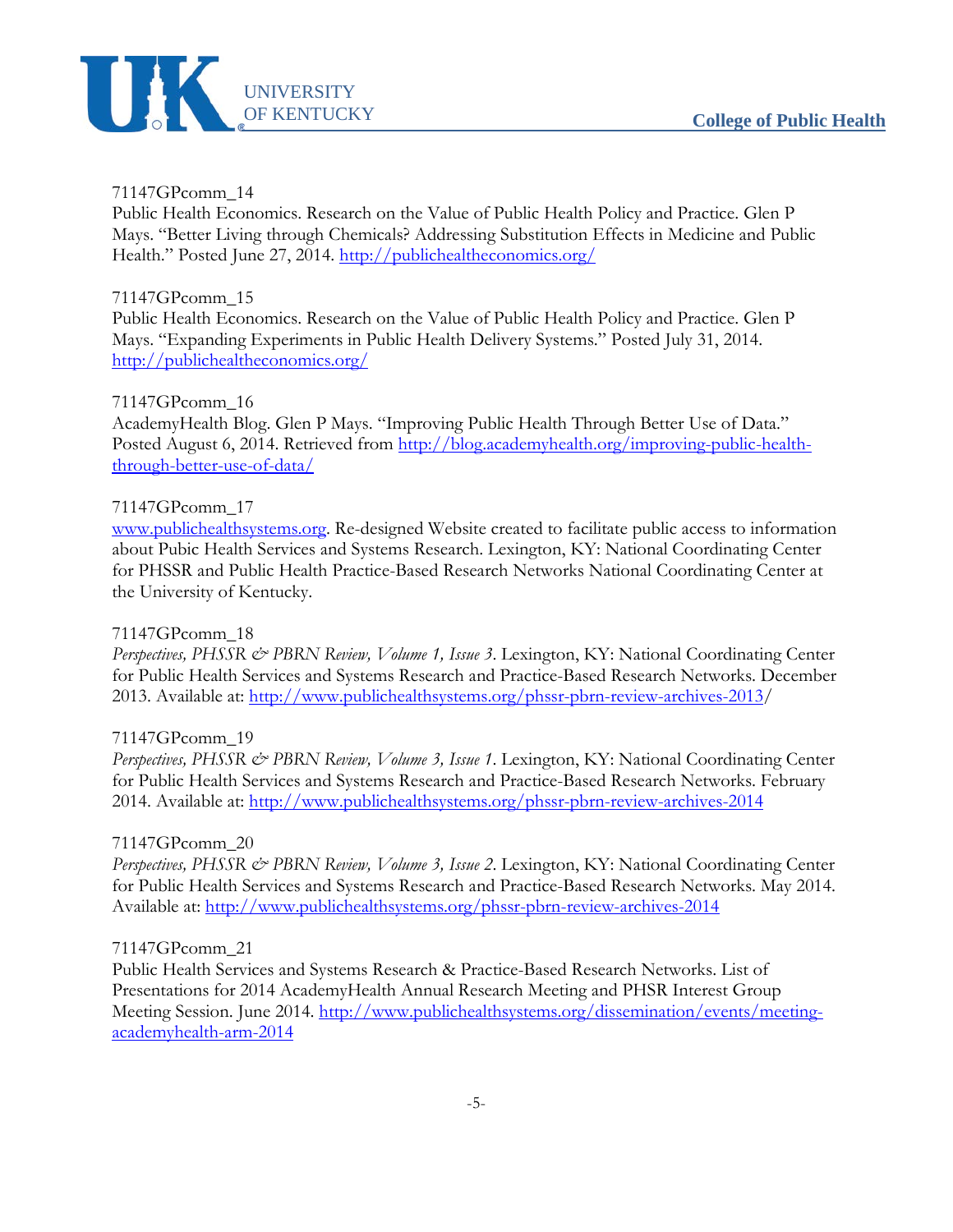

71147GPcomm\_22 Public Health Services and Systems Research & Practice-Based Research Networks. List of Presentations for the 2014 NACCHO Annual Meeting. July 2014. <http://www.publichealthsystems.org/dissemination/events/meeting-naccho-2014>

*[LinkedIn](http://www.linkedin.com/groups/Coordinating-Center-Public-Health-Services-2938786?itemaction=mclk&anetid=2938786&impid=&pgkey=anet_search_results&actpref=anetsrch_name&trk=anetsrch_name&goback=.gdr_1329421349117_1)* Coordinating Center for Public Health Services & Systems Research, Main group and 4 subgroups, 1049 members as of September 2014.

71147GPcomm\_24 *[Twitter](https://twitter.com/cphssr)* National Coordinating Center for PHSSR @CPHSSR, 2,192 followers as of September 2014. Main group and 3 subgroups.

71147GPcomm\_25 *[Goggle+](https://plus.google.com/103750288935469388754%23103750288935469388754/posts)* National Coordinating Center for PHSSR. 13 followers, 1,603 views as of September 2014.

71147GPcomm\_26

71147GPcomm\_23

*[facebook](https://www.facebook.com/NCCforPHSSR)*

National Coordinating Center for Public Health Services & Systems Research. Community. 171 Total Page Likes as of September 2014.

71147GPcomm\_27 *[YouTube](http://www.youtube.com/user/TheCenterForPHSSR)* National Coordinating Center for PHSSR. 147 videos as of September 2014.

71147GPcomm\_28

Glen Mays. "National public health experts discuss health reform at 2014 Keeneland Conference" *Lane Report* Apr. 2014. [http://works.bepress.com/glen\\_mays/151/](http://works.bepress.com/glen_mays/151/)

71147GPcomm\_29 Glen Mays. "Death rates fell in Massachusetts after health reform (by Karen Pallarito, HealthDay reporter)" *WebMD* May. 2014. [http://works.bepress.com/glen\\_mays/157/](http://works.bepress.com/glen_mays/157/)

71147GPcomm\_30 Glen P. Mays. "Employers aim to move workers to consumer-directed health plans (by Virgil Dickson, Modern Healthcare)" *Modern Healthcare* Aug. 2014. [http://works.bepress.com/glen\\_mays/165/](http://works.bepress.com/glen_mays/165/)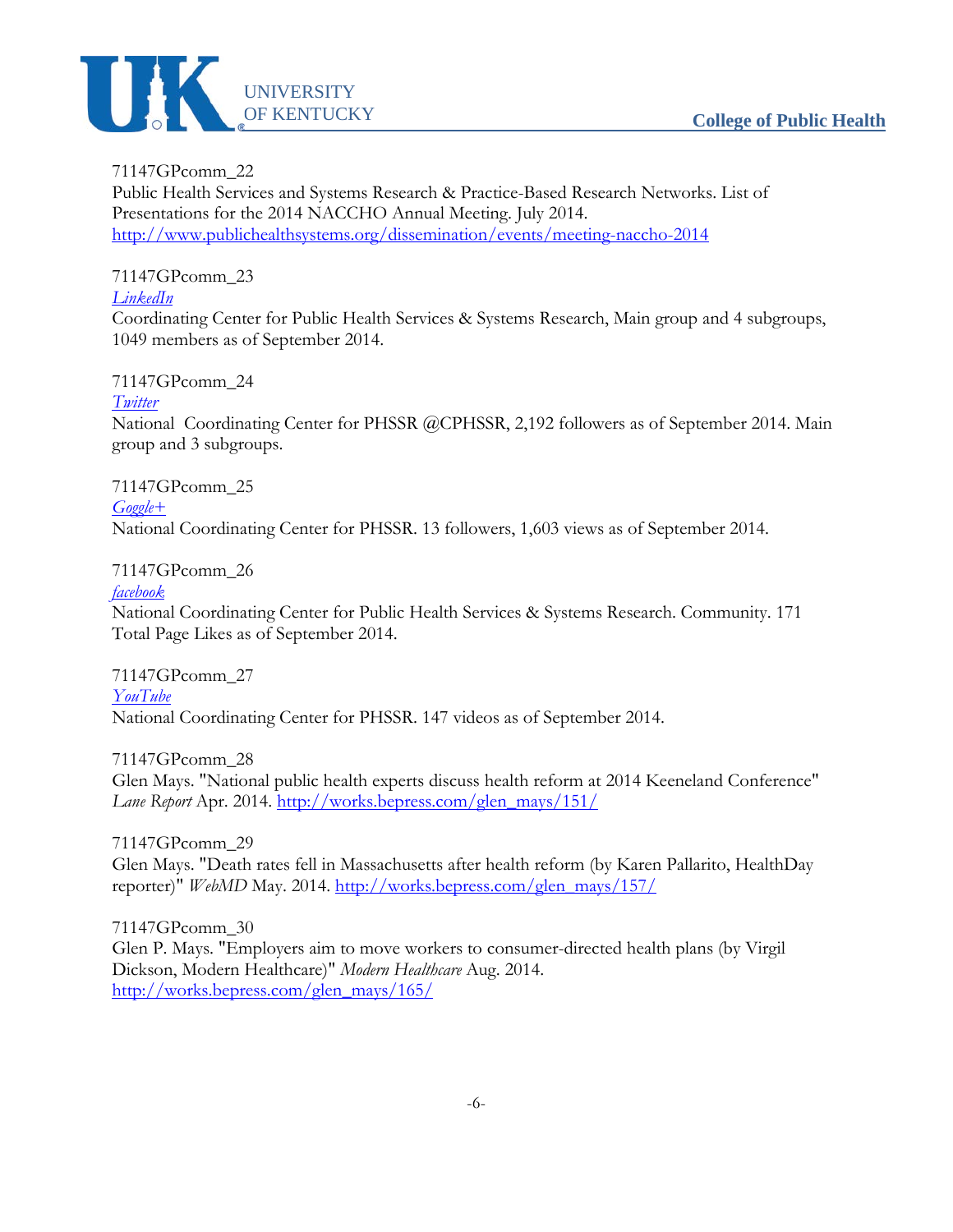

71147GPcomm\_31 Douglas F. Scutchfield. "KY Voices: Health care access one step to heal KY" *Lexington Herald Leader.* October 12, 2013. Retrieved from: [http://www.kentucky.com/2013/10/12/2873769/ky](http://www.kentucky.com/2013/10/12/2873769/ky-voices-health-care-access-one.html)[voices-health-care-access-one.html](http://www.kentucky.com/2013/10/12/2873769/ky-voices-health-care-access-one.html)

71147GPcomm\_32 Investing in Public Health: Q&A with Glen Mays. *New Public Health RWJF Public Health Blog*. Retrieved from: [http://www.rwjf.org/en/blogs/new-public](http://www.rwjf.org/en/blogs/new-public-health/2013/11/investing_in_public.html?cid=xtw_pubhealth)[health/2013/11/investing\\_in\\_public.html?cid=xtw\\_pubhealth](http://www.rwjf.org/en/blogs/new-public-health/2013/11/investing_in_public.html?cid=xtw_pubhealth)

71147GPcomm\_33

American Public Health Association (APHA). (2013, November 5). Increased public health funding works best in low-resource communities. *ScienceDaily*. Retrieved September 29, 2014 from [www.sciencedaily.com/releases/2013/11/131105081109.htm](http://www.sciencedaily.com/releases/2013/11/131105081109.htm)

# 71147GPcomm\_34

MIT researchers seek to create tool to identify sources of foodborne illness outbreaks. Team received two-year award from the Robert Wood Johnson Foundation. (2013, October 21). *MIT News*. Retrieved October 21, 2013 from [http://newsoffice.mit.edu/2013/mit-researchers-seek-to](http://newsoffice.mit.edu/2013/mit-researchers-seek-to-create-tool-to-identify-the-source-of-major-outbreaks-of-foodborne-illness)[create-tool-to-identify-the-source-of-major-outbreaks-of-foodborne-illness](http://newsoffice.mit.edu/2013/mit-researchers-seek-to-create-tool-to-identify-the-source-of-major-outbreaks-of-foodborne-illness)

71147GPcomm\_35

Electronic health records may hold key to better health planning within a county (2013, October 23). *IUPUI Newsroom.* Retrieved October 23, 2013 from <http://news.iupui.edu/releases/2013/10/electronic-health-records.shtml>

# 71147GPcomm\_36

Joe Whitworth. MIT to pin down the A to B of foodborne outbreaks (2013, October 28). *FoodQuality news*. Retrieved October 28, 2013 from [http://www.foodqualitynews.com/R-D/MIT-to](http://www.foodqualitynews.com/R-D/MIT-to-pin-down-the-A-to-B-of-foodborne-outbreaks)[pin-down-the-A-to-B-of-foodborne-outbreaks](http://www.foodqualitynews.com/R-D/MIT-to-pin-down-the-A-to-B-of-foodborne-outbreaks)

#### 71147GPcomm\_37

Increased Public Health Funding Works Best in Low-Resource Communities (2013, November 5). *Newswise*. American Public Health Association's 141st Annual Meeting. Retrieved November 5, 2013 from [http://www.newswise.com/articles/embargoed-increased-public-health-funding-works-best](http://www.newswise.com/articles/embargoed-increased-public-health-funding-works-best-in-low-resource-communities)[in-low-resource-communities](http://www.newswise.com/articles/embargoed-increased-public-health-funding-works-best-in-low-resource-communities)

71147GPcomm\_38 Researchers Study how HER Data Can Tailor Public Health Spending (2013, November 6). *iHealthBeat*. Retrieved November 6, 2014 from [http://www.ihealthbeat.org/articles/2013/11/6/researchers-study-how-ehr-data-can-tailor-public](http://www.ihealthbeat.org/articles/2013/11/6/researchers-study-how-ehr-data-can-tailor-public-health-planning?view=print)[health-planning?view=print](http://www.ihealthbeat.org/articles/2013/11/6/researchers-study-how-ehr-data-can-tailor-public-health-planning?view=print)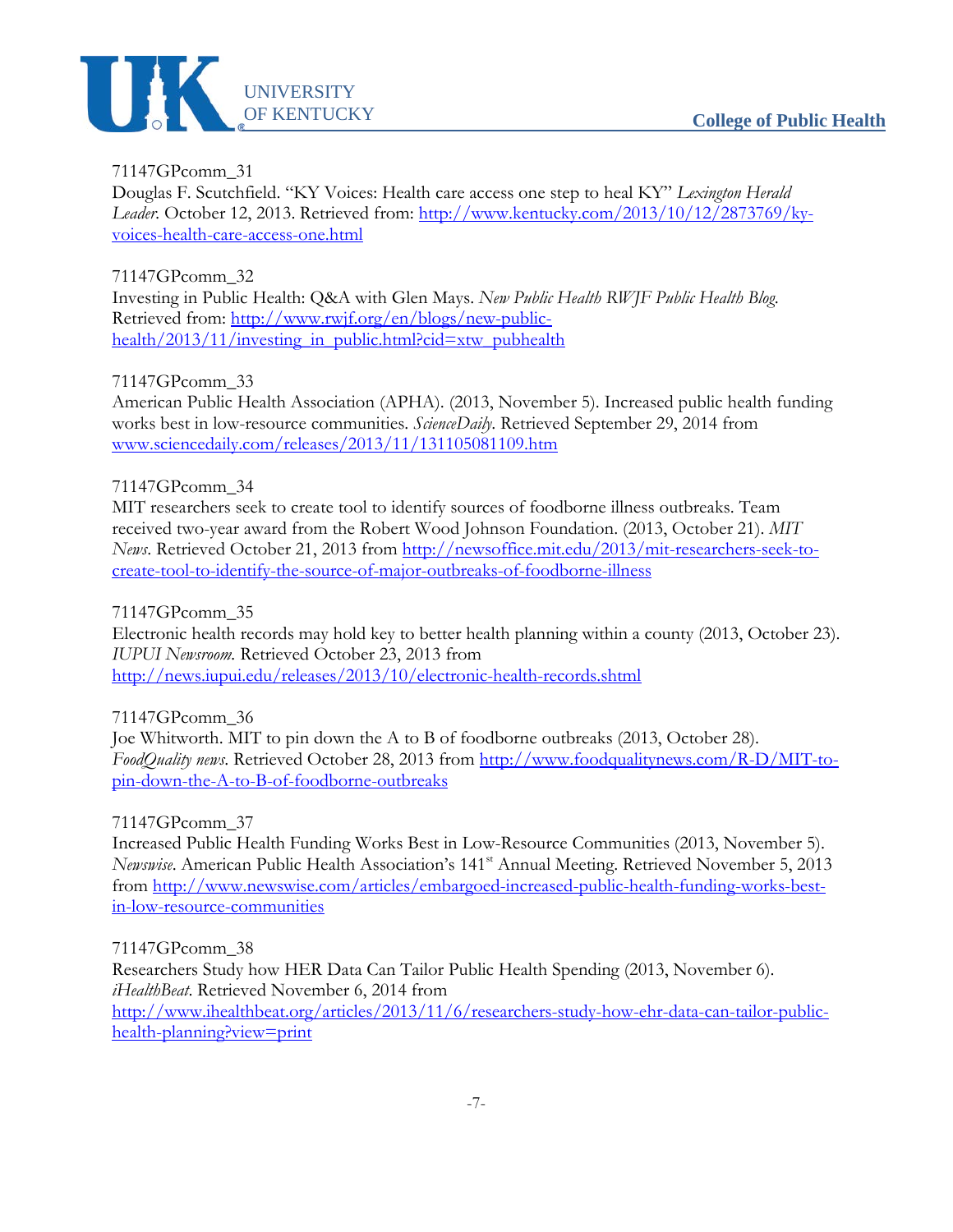

# 71147GPcomm\_39

# *[SoundCloud](https://soundcloud.com/%23phssr)*

Recordings of Keeneland Conference 2014 Scientific Sessions. Session 4C on Workforce: Staffing Changes, Session 4B on System Structure & Performance: Effects of Policy Change and Session 4A on Finance: Return on Investment. April 2014.

# 71147GPcomm\_40

PHSSR & PBRNs E-Blasts: News and Special Events. 24 emails sent to 1,194 subscribers from September 1, 2013 to August 31, 2014.

#### 71147GPcomm\_41

PHSSR & PBRNs E-Blasts. Frontiers in PHSSR Issue Announcements. 5 emails sent to 1,194 subscribers from September 1, 2013 to August 31, 2014.

# 71147GPcomm\_42

*Frontiers in Public Health Services & Systems Research*. Volume 2, Issue 6 (2013): Quality Improvement. (6 articles)<http://uknowledge.uky.edu/frontiersinphssr/vol2/iss6/>

# 71147GPcomm\_43

*Frontiers in Public Health Services & Systems Research*. Volume 2, Issue 7 (2013): Using Research to Influence Policy. (5 articles)<http://uknowledge.uky.edu/frontiersinphssr/vol2/iss7/>

#### 71147GPcomm\_44

*Frontiers in Public Health Services & Systems Research*. Volume 3, Issue 1 (2014) (1 letter to the editor and 4 articles)<http://uknowledge.uky.edu/frontiersinphssr/vol3/iss1/>

# 71147GPcomm\_45

*Frontiers in Public Health Services & Systems Research.* Volume 3, Issue 2 (2014) (8 articles) <http://uknowledge.uky.edu/frontiersinphssr/vol3/iss2/>

#### 71147GPcomm\_46

*Frontiers in Public Health Services & Systems Research.* Volume 3, Issue 3 (2014) (6 articles) <http://uknowledge.uky.edu/frontiersinphssr/vol3/iss3/>

# 71147GPcomm\_47

Rosenthal, E. Benefits Questioned in Tax Breaks for Nonprofit Hospitals. *New York Times.* (PHSSR grantee Simone Singh). December 16, 2013. Retrieved from: [http://www.nytimes.com/2013/12/17/us/benefits-questioned-in-tax-breaks-for-nonprofit](http://www.nytimes.com/2013/12/17/us/benefits-questioned-in-tax-breaks-for-nonprofit-hospitals.html?pagewanted=all&_r=1&)[hospitals.html?pagewanted=all&\\_r=1&](http://www.nytimes.com/2013/12/17/us/benefits-questioned-in-tax-breaks-for-nonprofit-hospitals.html?pagewanted=all&_r=1&)

#### 71147GPcomm\_48

Amid Fields of Plenty, A Farmworker's Wife Struggles to Feed her Family. *Bay Area Bites (BAB), KQED's public media food blog, NPR Food*. (PHSSR grantee Sarah Ramirez). December 18, 2013.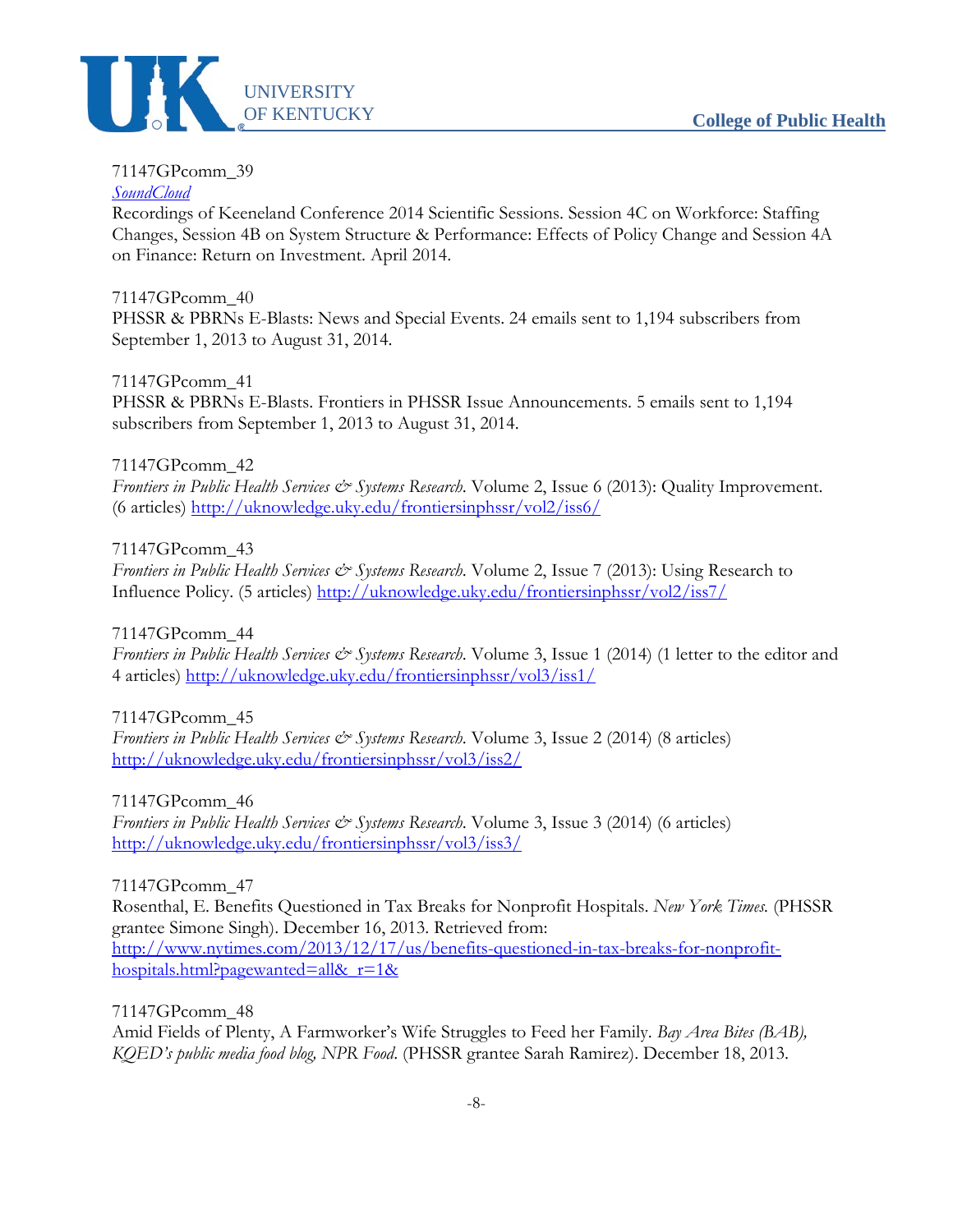

Retrieved from: [http://blogs.kqed.org/bayareabites/2013/12/18/amid-fields-of-plenty-a](http://blogs.kqed.org/bayareabites/2013/12/18/amid-fields-of-plenty-a-farmworkers-wife-struggles-to-feed-her-family/)[farmworkers-wife-struggles-to-feed-her-family/](http://blogs.kqed.org/bayareabites/2013/12/18/amid-fields-of-plenty-a-farmworkers-wife-struggles-to-feed-her-family/)

71147GPcomm\_49

Inside the Bloomberg Public Health Toolbox. *Columbia University Mailman School of Public Health News*. (PHSSR grantee Mariam Laugesen). December 19, 2013. Retrieved from: <http://www.mailman.columbia.edu/news/inside-bloomberg-public-health-toolbox-0>

71147GPcomm\_50

Krisberg, K. In tight fiscal times, National Public Health week highlights the return on public health investments. *Science Blogs:* Posted by *The Pump Handle*. (Glen Mays). December 26, 2013. Retrieved from: [http://scienceblogs.com/thepumphandle/2013/12/26/in-tight-fiscal-times-national-public](http://scienceblogs.com/thepumphandle/2013/12/26/in-tight-fiscal-times-national-public-health-week-highlights-the-return-on-public-health-investments-2/)[health-week-highlights-the-return-on-public-health-investments-2/](http://scienceblogs.com/thepumphandle/2013/12/26/in-tight-fiscal-times-national-public-health-week-highlights-the-return-on-public-health-investments-2/)

71147GPcomm\_51

IUPUI health informatics professor received \$100,000 grant as an early-career scholar. *IUPUI Newsroom.* (PHSSR grantee Brian Dixon). February 7, 2014. Retrieved from: <http://news.iupui.edu/releases/2014/01/Dixon-early-scholar.shtml>

71147GPcomm\_52

Pallarito, K. Death Rates Fell in Massachusetts After Health-Care Reform. *The Inquirer Daily News, Philly.com. HealthDay News*. (Glen Mays). May 5, 2014. Retrieved from: [http://www.philly.com/philly/health/topics/HealthDay687540\\_20140505\\_Deaths\\_Rates\\_Fell\\_in\\_](http://www.philly.com/philly/health/topics/HealthDay687540_20140505_Deaths_Rates_Fell_in_Massachusetts_After_Health-Care_Reform.html%23M8uMpf3kmyDWOPey.99) [Massachusetts\\_After\\_Health-Care\\_Reform.html#M8uMpf3kmyDWOPey.99](http://www.philly.com/philly/health/topics/HealthDay687540_20140505_Deaths_Rates_Fell_in_Massachusetts_After_Health-Care_Reform.html%23M8uMpf3kmyDWOPey.99)

71147GPcomm\_53

RWJF Calls for Public Health Services and Systems Research Proposals. *National Business Coalition on Health (NBCH) Newsletter*. May 20, 2014. Retrieved from: <http://nbchnewsletter.blogspot.com/2014/05/rwjf-calls-for-public-health-services.html>

71147GPcomm\_54

Marlowe, J. Public Health Funding May Get a Shot in the Arm. Governing. June 2014. Retrieved from:<http://www.governing.com/columns/public-money/gov-a-shot-in-the-arm.html>

71147GPcomm\_55

UK employee appointed to American Journal of Public Health. Douglas Scutchfield to serve threeyear term. *Lane Report*. July 22, 2014. Retrieved from:

[http://www.lanereport.com/35526/2014/07/uk-employee-appointed-to-american-journal-of](http://www.lanereport.com/35526/2014/07/uk-employee-appointed-to-american-journal-of-public-health/)[public-health/](http://www.lanereport.com/35526/2014/07/uk-employee-appointed-to-american-journal-of-public-health/)

71147GPcomm\_56

Public Health Services and Systems Research 2014 Call for Proposals. North Dakota Center for Nursing. July 2014. Retrieved from: [http://www.ndcenterfornursing.org/2014/05/public-health](http://www.ndcenterfornursing.org/2014/05/public-health-services-and-systems-research-2014-call-for-proposals/)[services-and-systems-research-2014-call-for-proposals/](http://www.ndcenterfornursing.org/2014/05/public-health-services-and-systems-research-2014-call-for-proposals/)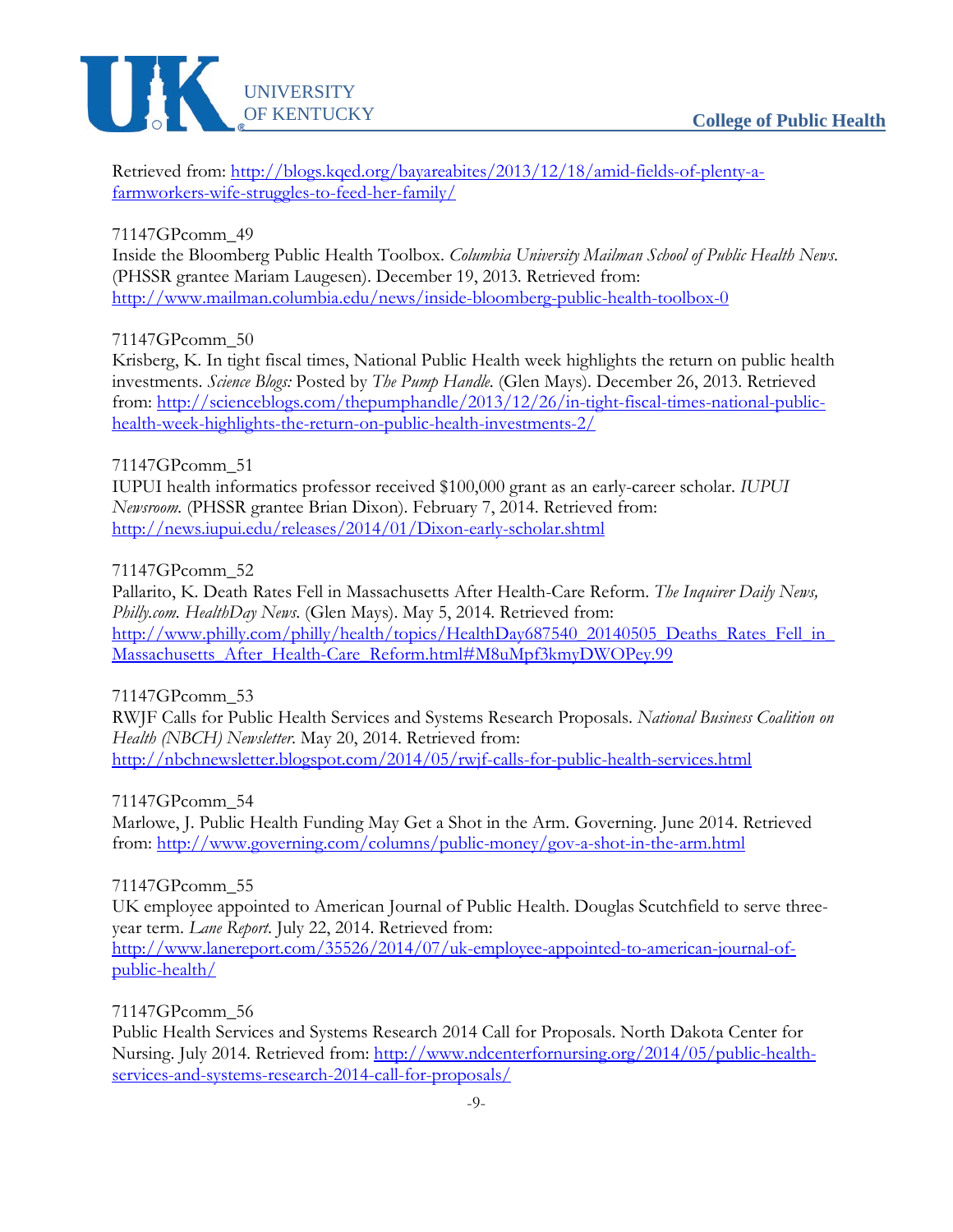

71147GPcomm\_57

Information-Seeking Among Chronic Disease Prevention Staff in State Health Departments: Use of Academic Journals. (*Frontiers in PHSSR* mentioned) Retrieved from: [http://www.cdc.gov/pcd/issues/2014/14\\_0201a.htm](http://www.cdc.gov/pcd/issues/2014/14_0201a.htm)

#### <span id="page-17-0"></span>**Product Type: Education or Toolkit**

71147GPeducation\_01

Glen P. Mays and Public Health Cost Estimation Workgroup. *Estimating the Costs of Foundational Public Health Capabilities: A Recommended Methodology*. Lexington: University of Kentucky, 2014. Available at: [http://works.bepress.com/glen\\_mays/128](http://works.bepress.com/glen_mays/128)

#### <span id="page-17-1"></span>**Product Type: Meetings or Conferences**

#### 71147GPmeeting\_01

Glen P. Mays. "The National Longitudinal Survey of Public Health Systems: Selected Findings and Applications for Monitoring the Affordable Care Act" Office of the Assistant Secretary for Planning and Evaluation (ASPE), U.S. Department of Health and Human Services. Washington, DC. Dec. 2013. Available at: [http://works.bepress.com/glen\\_mays/127](http://works.bepress.com/glen_mays/127)

#### 71147GPmeeting\_02

Glen Mays. "The Status of Public Health Services & Systems Research in the U.S.: Implications for British Columbia" British Columbia Think Tank on Public Health Services & Systems Research, University of Victoria. Vancouver, BC, Canada. Feb. 2014. Available at: [http://works.bepress.com/glen\\_mays/131](http://works.bepress.com/glen_mays/131)

#### 71147GPmeeting\_03

Glen P. Mays. "Strengthening the Science of Public Health Delivery: Complexities in Implementation, Inference & Translation" University of Cincinnati College of Medicine, Department of Environmental Health Seminar Series. Cincinnati, OH. Mar. 2014. Available at: [http://works.bepress.com/glen\\_mays/139](http://works.bepress.com/glen_mays/139)

#### 71147GPmeeting\_04

Glen P. Mays. "The Public Health PBRN Program: A Status Update" Public Health PBRN Annual Grantee Meeting. Lexington KY. Apr. 2014. Available at: [http://works.bepress.com/glen\\_mays/146](http://works.bepress.com/glen_mays/146)

71147GPmeeting\_05

Glen P. Mays. "Developing Service Delivery Measures for Studies of Practice Variation: the MPROVE Study" Public Health PBRN Annual Grantee Meeting. Lexington, KY. Apr. 2014. Available at: [http://works.bepress.com/glen\\_mays/147](http://works.bepress.com/glen_mays/147)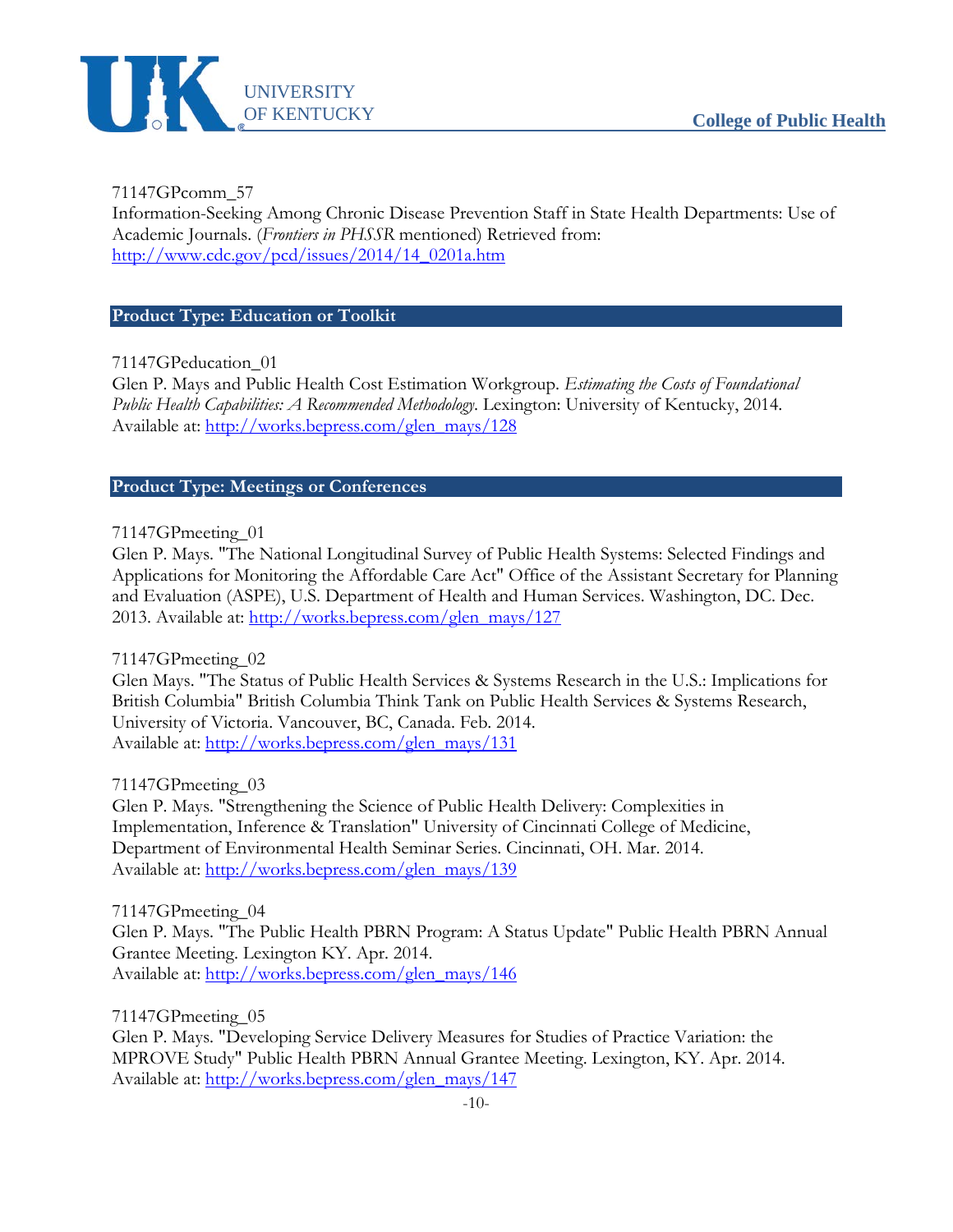

Glen P. Mays. "Public Health Services & Systems Research: Current State of the Field" Keeneland Conference on Public Health Services & Systems Research. Lexington, KY. Apr. 2014. Available at: [http://works.bepress.com/glen\\_mays/150](http://works.bepress.com/glen_mays/150)

#### 71147GPmeeting\_07

Glen P. Mays. "Workshop: Organizing Community-Engaged Scholarship to Improve Population Health" UNC-Wilmington College of Health & Human Services. Wilmington, NC. Apr. 2014. Available at: [http://works.bepress.com/glen\\_mays/149](http://works.bepress.com/glen_mays/149)

# 71147GPmeeting\_08

Glen P. Mays. "Harnessing Community Engaged Scholarship for Collective Action to Improve Population Health" Health and Human Services Research Day, UNC-Wilmington. Wilmington, NC. Apr. 2014. Available at: [http://works.bepress.com/glen\\_mays/148](http://works.bepress.com/glen_mays/148)

#### 71147GPmeeting\_09

Glen P. Mays. "Unifying Systems for Population Health: Infrastructure, Incentives & Evidence for Collective Action" Society for Behavioral Medicine Annual Meeting. Philadelphia, PA. Apr. 2014. Available at: [http://works.bepress.com/glen\\_mays/152](http://works.bepress.com/glen_mays/152)

#### 71147GPmeeting\_10

Glen P. Mays. "Health Reform Implementation: Update and Implications for Kentucky" Bluegrass Association for Healthcare Quality. Lexington, KY. Apr. 2014. Available at: [http://works.bepress.com/glen\\_mays/153](http://works.bepress.com/glen_mays/153)

# 71147GPmeeting\_11

Glen P. Mays. "Creating Learning Systems: Lessons from Public Health Practice-Based Research Networks" Canadian Institutes of Health Research, Strategy for Patient-Oriented Research (SPOR) Network in Primary and Integrated Health Care Innovations Strengthening Workshop. Toronto, Canada. May. 2014. Available at: [http://works.bepress.com/glen\\_mays/155](http://works.bepress.com/glen_mays/155)

#### 71147GPmeeting\_12

Glen P. Mays. "Producing Population Health: Collective Action Requires Infrastructure, Incentives and Evidence" Delta Omega Society, University of Kentucky. Lexington, KY. May. 2014. Available at: [http://works.bepress.com/glen\\_mays/156](http://works.bepress.com/glen_mays/156)

#### 71147GPmeeting\_13

Glen P. Mays. "Public Health Services & Systems Research and the Reforming U.S. Health System" US Centers for Disease Control and Prevention (CDC) Forum on Public Health Services & Systems Research. Atlanta, GA. May. 2014.

Available at: [http://works.bepress.com/glen\\_mays/158](http://works.bepress.com/glen_mays/158)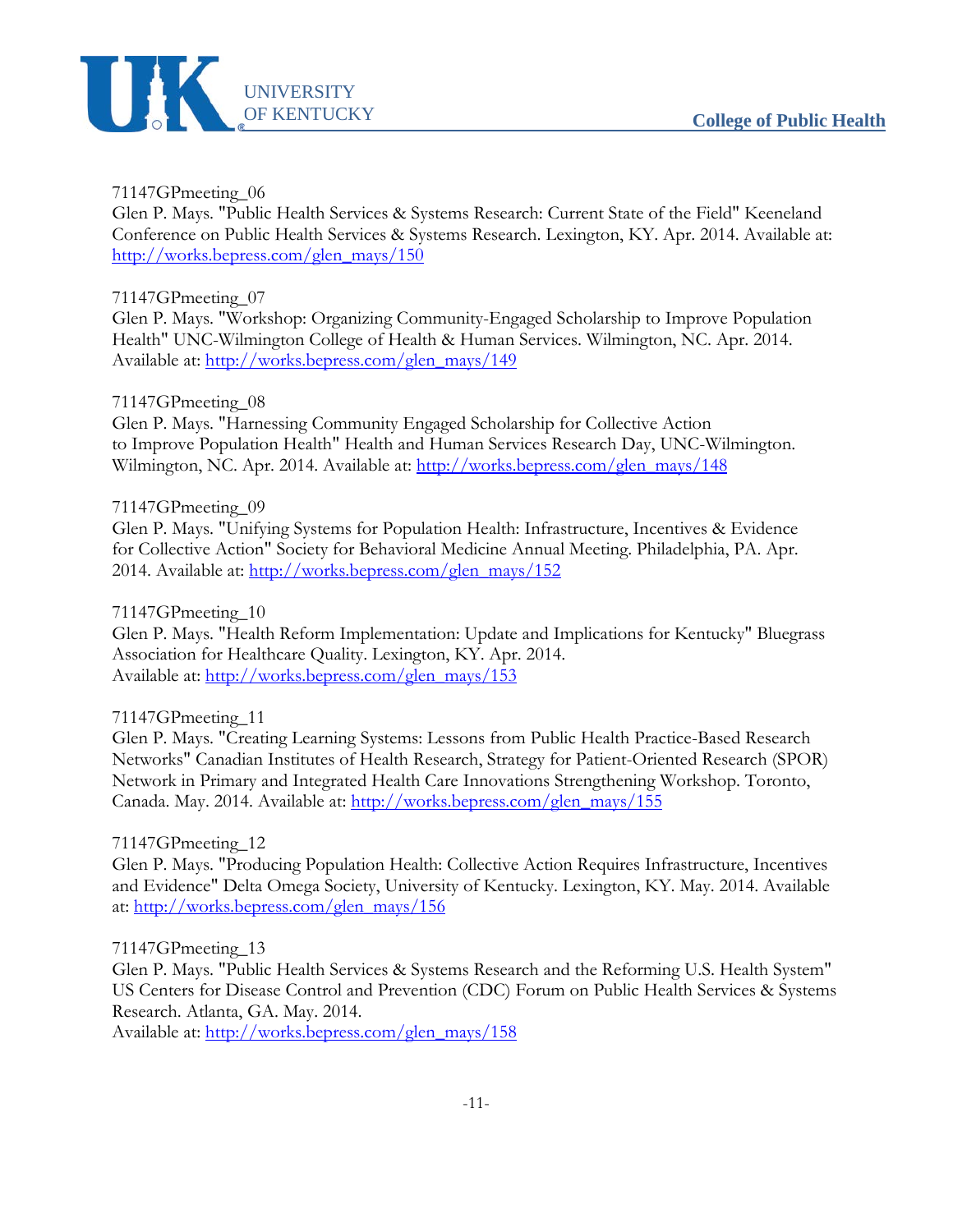

Glen P. Mays. "Practice-Based Learning: Opportunities and Implications for STEM Education" University of Southern Georgia STEM Education Research Summit. Savanna, GA. May. 2014. Available at: [http://works.bepress.com/glen\\_mays/159](http://works.bepress.com/glen_mays/159)

# 71147GPmeeting\_15

Glen P. Mays. "Maximizing ROI: Laboratories and the Value of Next-Generation Public Health" Association of Public Health Laboratories Annual Meeting. Little Rock, AR. Jun. 2014. Available at: [http://works.bepress.com/glen\\_mays/160](http://works.bepress.com/glen_mays/160)

# 71147GPmeeting\_16

Glen P. Mays. "Does Medicaid Crowd Out Other Public Health Spending? Projecting ACA's Health & Economic Effects" AcademyHealth Annual Research Meeting. San Diego, CA. Jun. 2014. Available at: [http://works.bepress.com/glen\\_mays/161](http://works.bepress.com/glen_mays/161)

# 71147GPmeeting\_17

Glen P. Mays. "Learning from Networks: Care Transitions, Market Competition, and Community Interventions" AcademyHealth Annual Research Meeting. San Diego, CA. Jun. 2014. Available at: [http://works.bepress.com/glen\\_mays/162](http://works.bepress.com/glen_mays/162)

#### 71147GPmeeting\_18

Cezar Brian Mamaril. "Return on Investment (ROI) in Prevention and Public Health: Overview and Opportunity" Changing This Generation through Unbridled Health Stakeholders meeting. Kentucky Department of Public Health. Frankfort, KY. November 2013. <sup>A</sup>vailable at:<http://works.bepress.com/cbmamaril/4>

# 71147GPmeeting\_19

Cezar Brian Mamaril and Glen Mays. "Update on Public Health Cost Estimation Studies in Practice Based Research Networks: Using PBRNs to Identify the Components and Costs of Effective Practice" Presented at the 9th Annual Public Health Finance Roundtable, American Public Health Association Annual Meeting. Boston, MA: November 3, 2013. Available at: <http://works.bepress.com/cbmamaril/2>

#### 71147GPmeeting\_20

Andrew Parks, Cezar Brian Mamaril and Glen Mays. "Non-Profit Hospitals and Community Benefits: A Comprehensive Analysis" Poster presentation at the 2014 AOA Groves Memorial and MD/PhD Program Student Research Symposium. University of Kentucky, Lexington, KY: February 21, 2014. Available at:<http://works.bepress.com/cbmamaril/3>

71147GPmeeting\_21

Measuring Public Health Delivery: Lessons from MPROVE. MPROVE/DACS/DIRECTIVE/MRDA Grantee Meeting, Lexington, KY. August 2014. Available at: [http://www.publichealthsystems.org/files/71147GPmeeting\\_21.pdf](http://www.publichealthsystems.org/files/71147GPmeeting_21.pdf)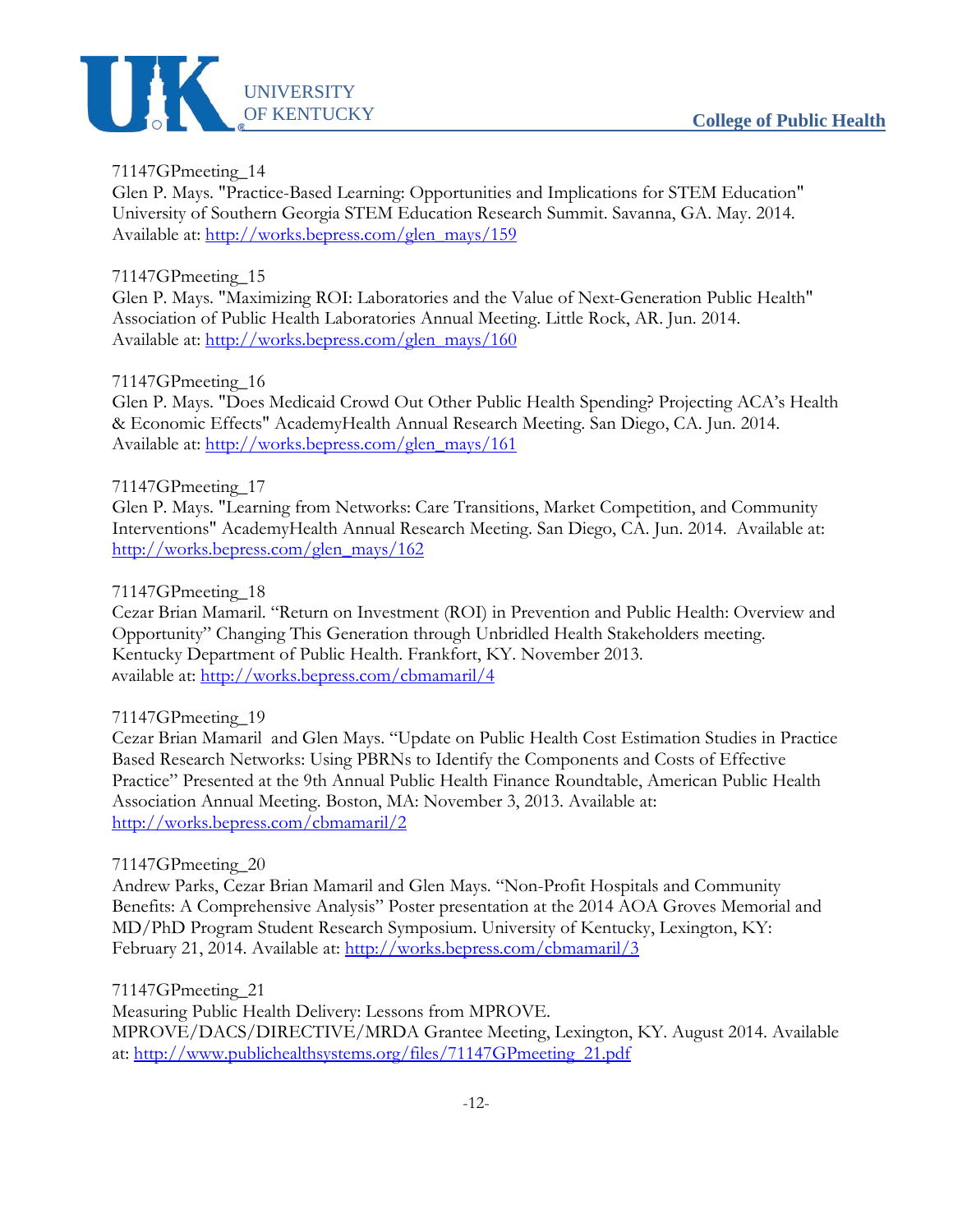

Kick-off Webinar for Public Health Dissemination and Implementation Research to Improve Value. Public Health PBRN National Coordinating Center. Lexington, KY. September 2014. Available at: [http://www.publichealthsystems.org/files/71147GPmeeting\\_22.pdf](http://www.publichealthsystems.org/files/71147GPmeeting_22.pdf)

# 71147GPmeeting\_23

Public Health PBRN Monthly Virtual Meeting: Research in Progress Presentation: TN PBRN Measuring Change in Service Delivery. Paul Erwin, MD, DrPh; Anne Kershenbaum, MD, MPH; and Margaret Knight, PhD, MPH. Lexington, KY. January 2014. Available at:<http://www.publichealthsystems.org/public-health-pbrn-research-progress-webinars>

# 71147GPmeeting\_24

Public Health PBRN Monthly Virtual Meeting: Research in Progress Presentation: NE PBRN. Measuring the Cost of Implementing QI Initiatives and Examining Variation in Costs of QI Implementation Among LHDs in Nebraska Presented by Anh Nguyen, MSPH and Janelle Jacobson, MPH; Co-PIs: Li-Wu Chen, MHSA, PhD and David Palm, PhD. Lexington, KY. February 2014.

Available at:<http://www.publichealthsystems.org/public-health-pbrn-research-progress-webinars>

# 71147GPmeeting\_25

Public Health PBRN Monthly Virtual Meeting: Research in Progress Presentation: NC PBRN MCH Performance in Local Health Departments: Services, EPHS, and Economic Strategies Presented by Michele Issel, PhD, RN Lexington, KY. March 2014. Available at:<http://www.publichealthsystems.org/public-health-pbrn-research-progress-webinars>

# 71147GPmeeting\_26

Public Health PBRN Monthly Virtual Meeting: Research in Progress Presentation: NY PBRN Optimizing HIV/STD Partner Services Strategies in New York State Presented by Britney Johnson, MPH (NYS Department of Health) and Victoria Roggen, MPH (University at Albany School of Public Health Lexington, KY May 2014.

Available at:<http://www.publichealthsystems.org/public-health-pbrn-research-progress-webinars>

# 71147GPmeeting\_27

Public Health PBRN Monthly Virtual Meeting: Research in Progress Presentation: CA PBRN Public Health Delivery and Costs Studies in the San Joaquin Valley of California Presented by Van Do-Reynoso, MPH, Public Health Director, Madera, CA and Paul Brown, PhD, Professor of Health Economics and Public Health, UC Merced. Lexington, KY June 2014. Available at:<http://www.publichealthsystems.org/public-health-pbrn-research-progress-webinars>

#### 71147GPmeeting\_28

Public Health PBRN Monthly Virtual Meeting: Research in Progress Presentation: CT PBRN Cost Effectiveness, Efficiency and Equity of Inspection Services throughout Connecticut's Local Public Health System. Presented by: Patricia J. Checko, DrPH, MPH and Jeffrey Cohen, PhD, University of Hartford. Lexington, KY July 2014.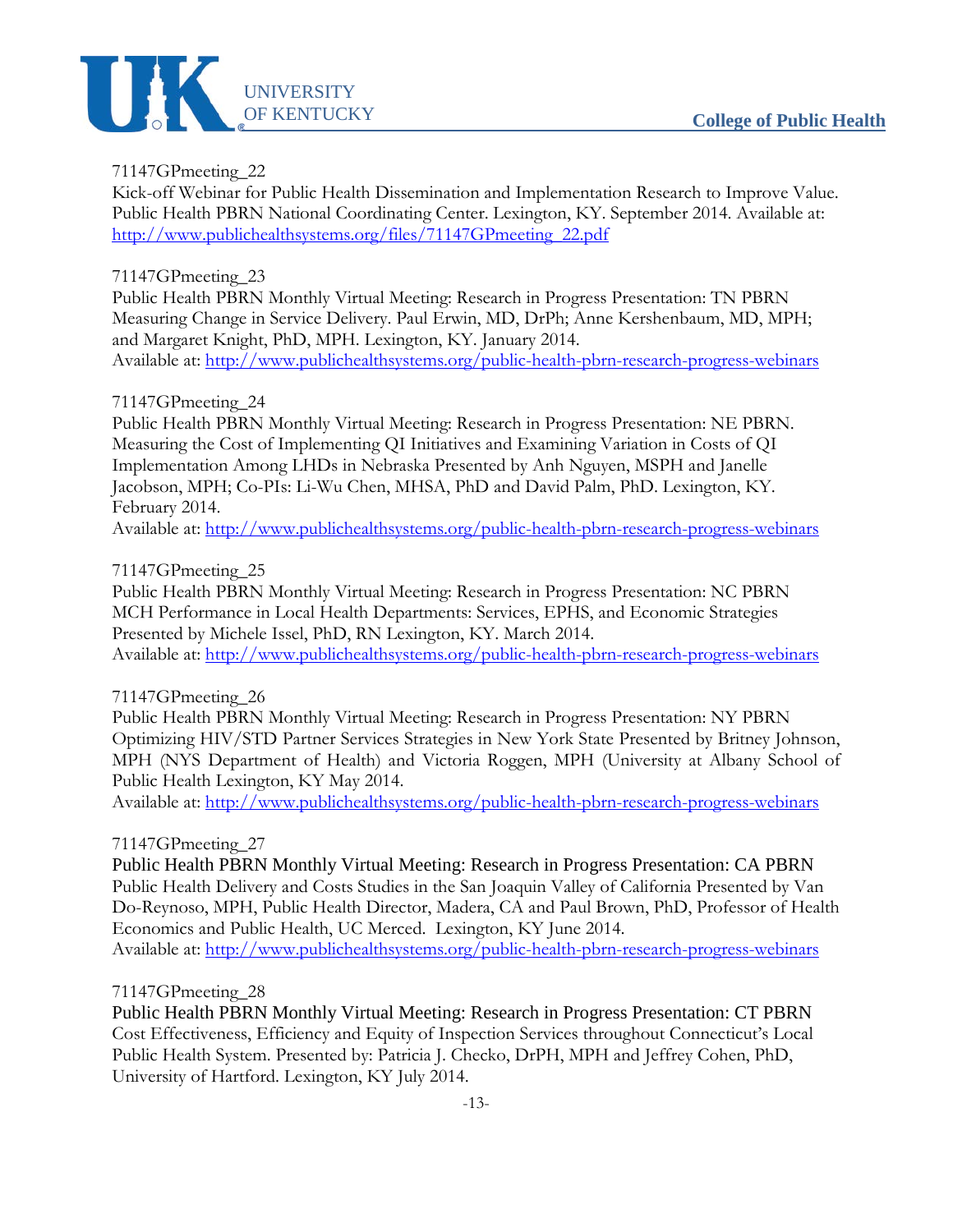

Available at:<http://www.publichealthsystems.org/public-health-pbrn-research-progress-webinars>

71147GPmeeting\_29

Public Health PBRN Monthly Virtual Meeting: Research in Progress Presentation: CO PBRN Public Health Services Measurement. Adam Atherly and Sarah Lampe. Lexington, KY August 2014. Available at:<http://www.publichealthsystems.org/public-health-pbrn-research-progress-webinars>

# 71147GPmeeting\_30

Public Health PBRN Monthly Virtual Meeting: Research in Progress Presentation: OH PBRN Community Health Assessment, Community Health Improvement Planning and Community Health Needs Assessment: An Ohio Quick Strike Project. Scott Frank, MD, MS. Lexington, KY September 2014. Available at: [http://www.publichealthsystems.org/public-health-pbrn-research-progress](http://www.publichealthsystems.org/public-health-pbrn-research-progress-webinars)[webinars](http://www.publichealthsystems.org/public-health-pbrn-research-progress-webinars)

#### 71147GPmeeting\_31

PHSSR Research-in-Progress Webinar: Racial Disparities in Access to Public Water and Sewer Service in North Carolina: An Analysis of Public Health Impacts & Policy Solutions Jacqueline McDonald Gibson, PhD, UNC Gillings School of Global Public Health. Lexington, KY January 15, 2015. Recording available at: [http://www.publichealthsystems.org/phssr-research](http://www.publichealthsystems.org/phssr-research-progress-webinars)[progress-webinars](http://www.publichealthsystems.org/phssr-research-progress-webinars)

71147GPmeeting\_32

PHSSR Research-in-Progress Webinar: Applied Economic Modeling: Tuberculosis Control. Thaddeus L. Miller, PhD, School of Public Health, University of North Texas Health Sciences Center. Lexington, KY January 22, 2015. Recording available at: <http://www.publichealthsystems.org/phssr-research-progress-webinars>

#### 71147GPmeeting\_33

PHSSR Research-in-Progress Webinar: Collaborative Governance to Support Exchange of Public Health-Relevant Data. Holly Jarman, PhD, Center for Law, Ethics & Health, University of Michigan School of Public Health. Lexington, KY February 5, 2015. Recording available at: <http://www.publichealthsystems.org/phssr-research-progress-webinars>

#### 71147GPmeeting\_34

PHSSR Research-in-Progress Webinar: Building an Evidence-Base for Social Media Use in Public Health Practice. Jenine K. Harris, PhD, Assistant Professor, George Warren Brown School of Social Work, Washington University in St. Louis Lexington, KY February 12, 2015. Recording available at: <http://www.publichealthsystems.org/phssr-research-progress-webinars>

#### 71147GPmeeting\_35

PHSSR Research-in-Progress Webinar: Local Health Department–Hospital Collaborations in New York State: A Natural Experiment. Chris Maylahn, MPH, Office of Public Health Practice, New York State Dept. of Health. Lexington, KY May 14, 2014. Recording available at: <http://www.publichealthsystems.org/phssr-research-progress-webinars>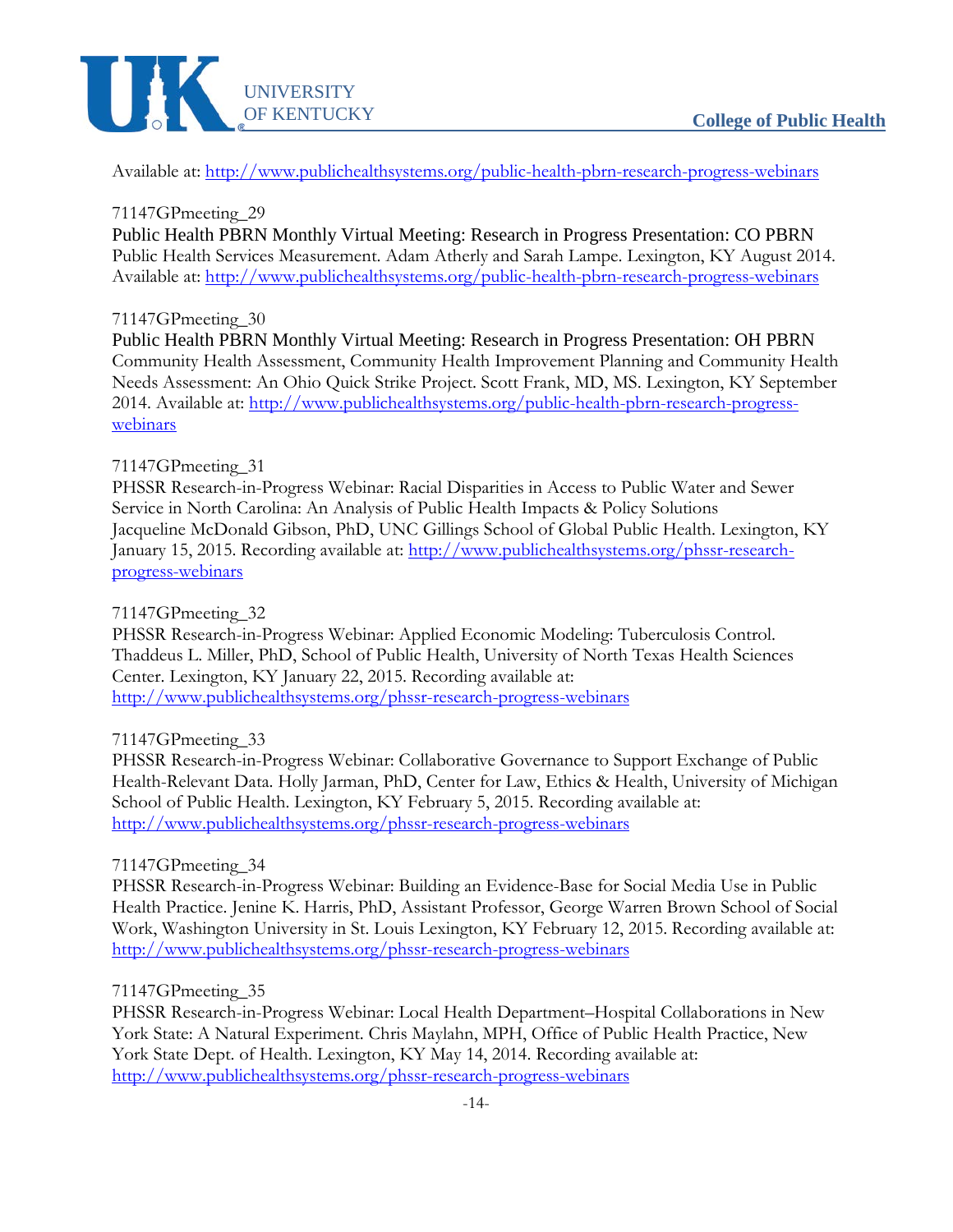

PHSSR Research-in-Progress Webinar: Health Care Reform: Colorectal Cancer Screening Expansion and Health Disparities. Michael Preston, MPH, PhD, Cancer Control, University of Arkansas for Medical Sciences. Lexington, KY June 18, 2014. Recording available at: <http://www.publichealthsystems.org/phssr-research-progress-webinars>

#### 71147GPmeeting\_37

PHSSR Research-in-Progress Webinar: Quantifying the Value of Public Health Intervention. Theresa Green, PhD, MBA, MS, Center for Community Health, U. of Rochester Medical Center. Lexington, KY August 13, 2014. Recording available at: [http://www.publichealthsystems.org/phssr](http://www.publichealthsystems.org/phssr-research-progress-webinars)[research-progress-webinars](http://www.publichealthsystems.org/phssr-research-progress-webinars)

#### 71147GPmeeting\_38

PHSSR Research-in-Progress Webinar: Priorities in Rural Health: Cost-effectiveness Analysis of Fungal Meningitis Outbreak in New River Health District. Kaja Abbas, PhD, MPH, Virginia Polytechnic Institute and State University. Lexington, KY August 27, 2014. Recording available at: <http://www.publichealthsystems.org/phssr-research-progress-webinars>

#### 71147GPmeeting\_39

The Public Health PBRN Program: Building the Science of Public Health Delivery. Anna Goodman Hoover, PhD, MA, Deputy Director and Assistant Professor of Health Services Management and Glen Mays, PhD, MPH, Director and Professor of Health Services & Systems Research National Coordinating Center for PHSSR and PBRN, University of Kentucky College of Public Health. Presentation to the New Jersey Public Health Practice Based Research Network Annual Meeting. New Brunswick, NJ. December 20, 2014. Available at:

[http://www.publichealthsystems.org/files/71147GPmeeting\\_39.pdf](http://www.publichealthsystems.org/files/71147GPmeeting_39.pdf)

71147GPmeeting\_40

Anna G. Hoover. "Research Translation: Informing Evidence-Based Policies" Commonweal and the California Breast Cancer Research Project: QuickStart Workshop. Oakland, CA. Aug. 2014. Available at: [http://works.bepress.com/anna\\_hoover/12](http://works.bepress.com/anna_hoover/12)

#### 71147GPmeeting\_41

Anna G. Hoover and Angela Carman. "Dissemination and Implementation Research: Connecting Interventions to Practice" Department of Health Management and Policy. University of Kentucky College of Public Health. Mar. 2014.

Available at: [http://works.bepress.com/anna\\_hoover/9](http://works.bepress.com/anna_hoover/9)

71147GPmeeting\_42

Angela Carman, Gretchen Holmes, Anna G. Hoover, Margaret McGladrey, Ernie Scott, Mary Tucker-McLaughlin, and Nancy Winterbauer. "Communication Partnerships that Work: Translating Evidence-based Health Research into Practice" Kentucky Conference on Health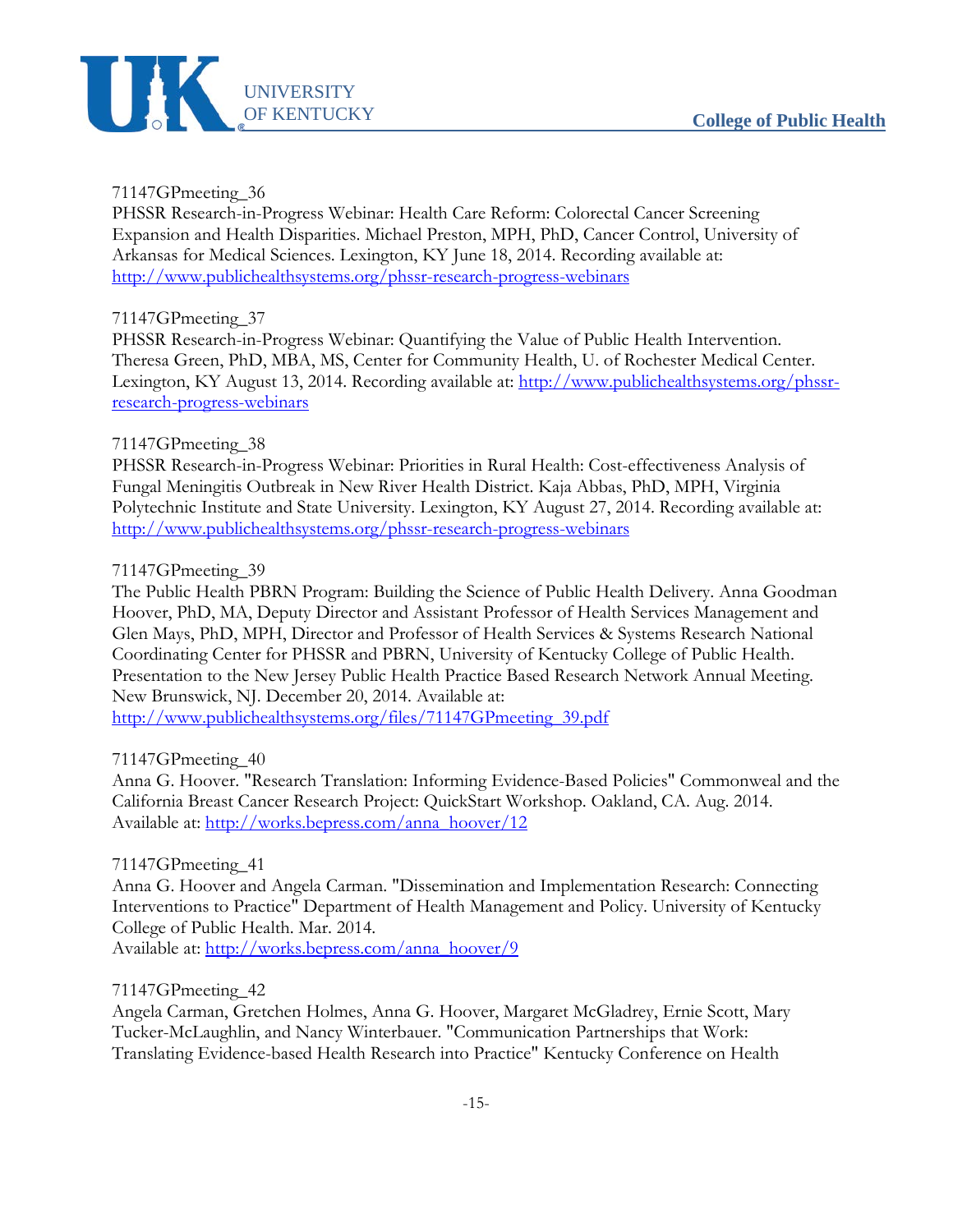

Communication. Lexington, Kentucky. Apr. 2014. Available at: [http://works.bepress.com/anna\\_hoover/10](http://works.bepress.com/anna_hoover/10)

71147GPmeeting\_43

Hogg, RA, Mays, GP, and Butler, JS (2014). "Local Health Department Efficiency: A Stochastic Frontier Analysis." A poster presentation at the 2014 AcademyHealth Annual Research Meeting, San Diego, CA. June 2014. Available at: [http://www.publichealthsystems.org/files/71147GPmeeting\\_43.pdf](http://www.publichealthsystems.org/files/71147GPmeeting_43.pdf)

71147GPmeeting\_44

Hogg, RA, Mays, GP, and Butler, JS (2014). "*Exploring the Impact of the Public Health System Network on Local Health Department Efficiency.*" An oral presentation at the 2014 AcademyHealth Public Health Systems Research Interest Group Annual Meeting, San Diego, CA. June 2014. Available at: [http://www.publichealthsystems.org/files/71147GPmeeting\\_44.pdf](http://www.publichealthsystems.org/files/71147GPmeeting_44.pdf)

71147GPmeeting\_45 Public Health Services & Systems Research Keeneland Conference 2014, Hyatt Regency Lexington & Lexington Convention Center, Lexington, Kentucky. Full Program and Agenda [http://www.keenelandconference.org](http://www.keenelandconference.org/)

71147GPmeeting\_46 Public Health Practice-Based Research Networks Annual Grantee Meeting Agenda. 2014. Lexington, KY.

71147GPmeeting\_47 PHSSR, PBRN and NNPHI Grantee Meeting Poster Presentations at the Annual Grantee Meeting and Keeneland Conference, April 2014. Lexington, KY

71147GPmeeting\_48 August Grantee Meeting: MPROVE/DACS/DIRECTIVE/MRDA Grantee Workshop Agenda, Lexington, KY. August 11-12, 2014

71147GPmeeting\_49 Robert Wood Johnson Foundation Cost Estimation Workgroup Monthly Virtual Meeting. October 22, 2013. Lexington, KY.

71147GPmeeting\_50 Robert Wood Johnson Foundation Cost Estimation Workgroup Monthly Virtual Meeting. November 25, 2013. Lexington, KY.

71147GPmeeting\_51 Robert Wood Johnson Foundation Cost Estimation Workgroup In-Person Meeting Agenda and Meeting Notes. January 31, 2014. Lexington, KY.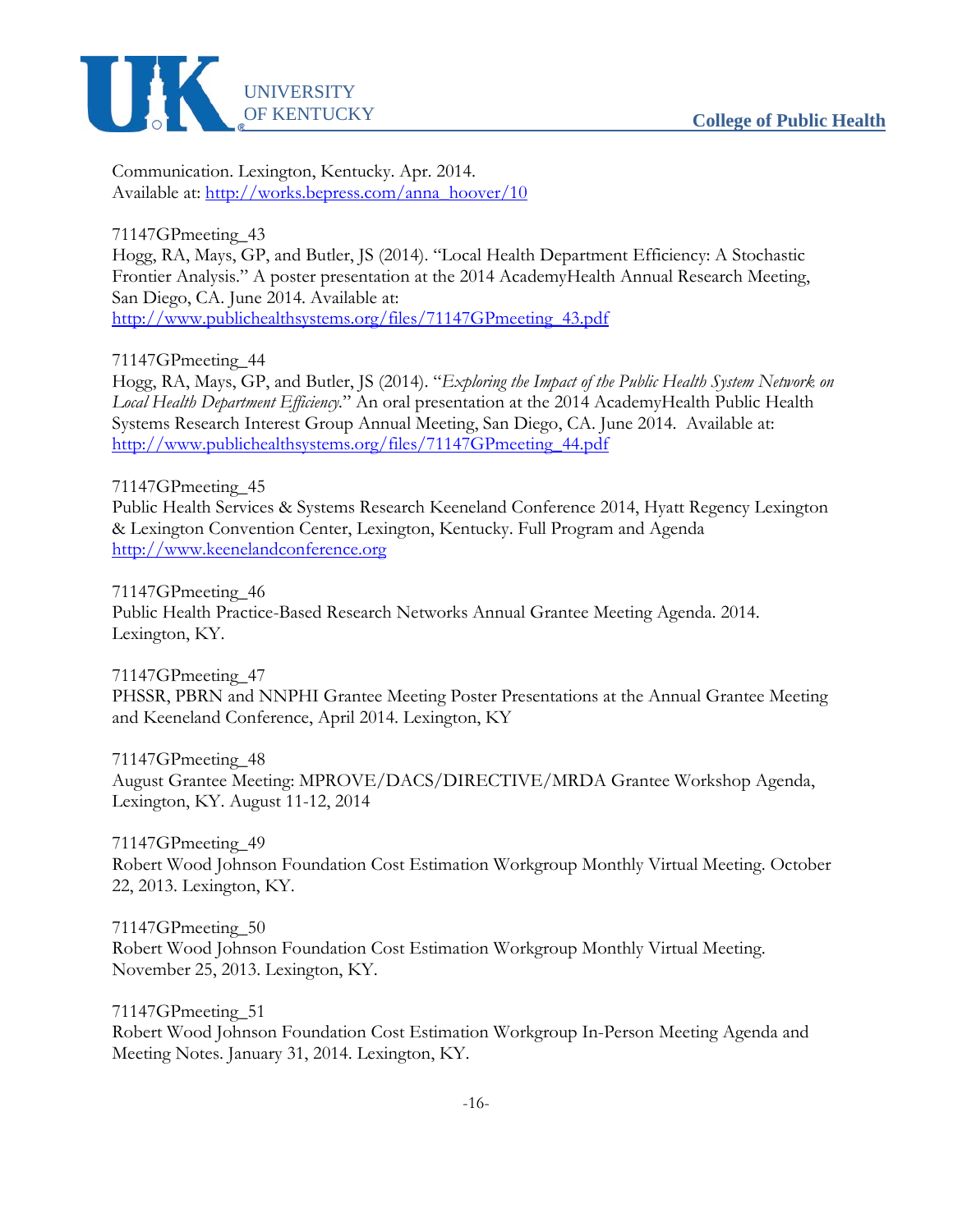

Informational Webinar for Dissemination and Implementation Research in Public Health Settings: Leveraging Practice Based Research Networks to Understand the Value of Public Health Delivery: DIRECTIVE. March 13, 2014. Lexington, KY.

# 71147GPmeeting\_53

Informational webinar for NNPHI PHS4 Applicants: Public Health Services and Systems Research. (slides 7-11) May 28, 2014.

# 71147GPmeeting\_54

PHSSR Partner's Virtual Meeting, Ross Brownson discussing "Expanding Capacity for Evidencebased Local Public Health: *Results of the LEAD Public Health Study*" September 4, 2013. Lexington, KY.<http://connect.uky.edu/p37k2e3ycu0/>

# 71147GPmeeting\_55

PHSSR Partner's Virtual Meeting, Discussion: PHSSR Research on Public Health Services Sharing: *Emerging Evidence and Future Directions*, moderated by Gianfranco Pezzino, MD, MPH, Co-Director, Center for Sharing Public Health Services, and Panelists: Justeen Hyde, PhD, Massachusetts Public Health PBRN, Nancy Young, MPA, Wisconsin Public Health PBRN, William C. Livingood, Jr., PhD, Florida Public Health PBRN. December 10, 2013. Lexington, KY. Recording available at:<https://connect.uky.edu/p247lpae5pi>

# 71147GPmeeting\_56

PHSSR Partner's Virtual Meeting, Jessica Kronstadt, MPP, Director of Research and Evaluation, Public Health Accreditation Board "Overview of Research Questions on Public Health Accreditation: The [PHAB Research Agenda"](http://www.phaboard.org/wp-content/uploads/Research-agenda-December2013.pdf) March 13, 2014. Lexington, KY. <http://connect.uky.edu/p1kpr22hisb/>

71147GPmeeting\_57

CDC Forum on Public Health Services and Systems Research and Practice. Agenda. May 19, 2014. Atlanta, GA.

#### <span id="page-24-0"></span>**Product Type: Reports**

71147GPreport\_01 Glen P. Mays. *The Public Health PBRN Program: A Summative Report*. Lexington, KY: University of Kentucky, 2013. Available at: [http://works.bepress.com/glen\\_mays/132](http://works.bepress.com/glen_mays/132)

71147GPreport\_02 Glen P. Mays. *Bibliography of the Public Health PBRN Program: 2008-2013.* Lexington: University of Kentucky, 2014. Available at: [http://works.bepress.com/glen\\_mays/133](http://works.bepress.com/glen_mays/133)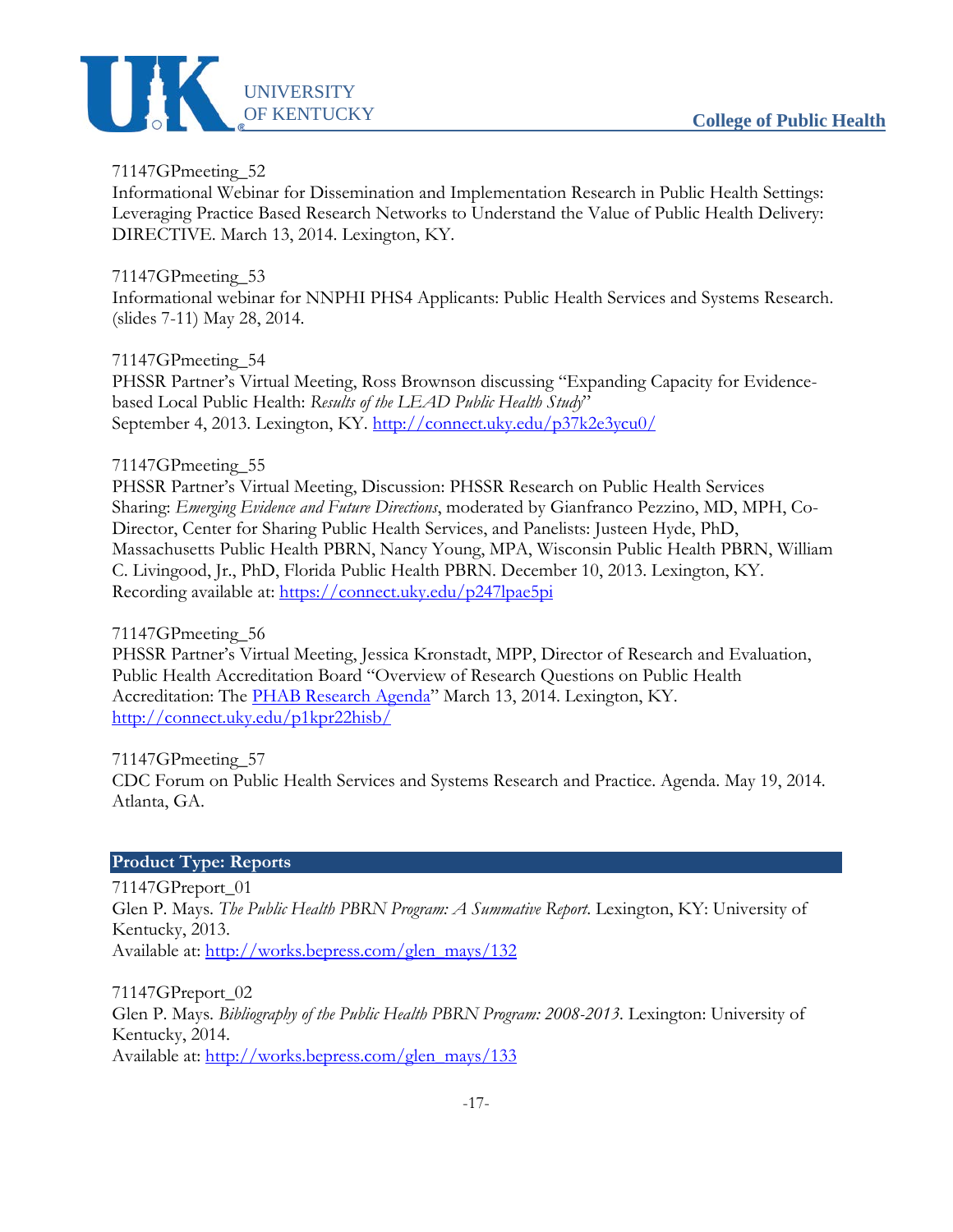

71147GPreport\_03 Ann V. Kelly, Anna G. Hoover, and Glen P. Mays. *Public Health Services & Systems Research Inventory*. Lexington, KY: University of Kentucky, 2014. Available at: [http://works.bepress.com/glen\\_mays/145](http://works.bepress.com/glen_mays/145)

71147GPreport\_04

Glen P. Mays. *Next Generation Public Health: Can Laboratories Enhance the Value Stream?*. Washington, DC: Public Health LabBlog: The Association of Public Health Laboratories, 2014. Available at: [http://www.aphlblog.org/2014/06/next-generation-public-health-can-laboratories](http://www.aphlblog.org/2014/06/next-generation-public-health-can-laboratories-enhance-the-value-stream/)[enhance-the-value-stream/](http://www.aphlblog.org/2014/06/next-generation-public-health-can-laboratories-enhance-the-value-stream/)

71147GPreport\_05

Julia Costich and Glen P. Mays. *Implementation of the Affordable Care Act: Kentucky Round I Field Network Study Results* (1 ed). Albany, NY: Rockefeller Institute of Government at the State University of New York (SUNY), and the Fels Institute of Government at the University of Pennsylvania, 2014. Available at: [http://works.bepress.com/glen\\_mays/164](http://works.bepress.com/glen_mays/164)

71147GPreport\_06

*RPH3 DIRECTIVE Funding Recommendations from the PHSSR Coordinating Center. Lexington,* Kentucky, 2014.

71147GPreport\_07 2014 Keeneland Conference Post-Conference SurveyResults. July 25, 2014. Lexington, KY, 2014.

71147GPreport\_08 PHSSR/PBRN August 11-12 Grantee Post Meeting Evaluation Survey. Lexington, KY, 2014.

71147GPreport\_09 2013 PHSSR Mentored Research Scientist Development Awards Funding Recommendations from the PHSSR National Coordinating Center. Lexington, KY October 2013.

71147GPreport\_10 Individualized Reviewer feedback provided to Andrzej Kozikowski, PhD for the PHSSR Mentored Research Scientist Development Award Proposal. Lexington, KY October 2013

71147GPreport\_11 Individualized Reviewer feedback provided to Priscilla Barnes, MPH, PhD for the PHSSR Mentored Research Scientist Development Award Proposal. Lexington, KY October 2013

71147GPreport\_12

Individualized Reviewer feedback provided to William Mase, DrPH, MPH for the PHSSR Mentored Research Scientist Development Award Proposal. Lexington, KY October 2013